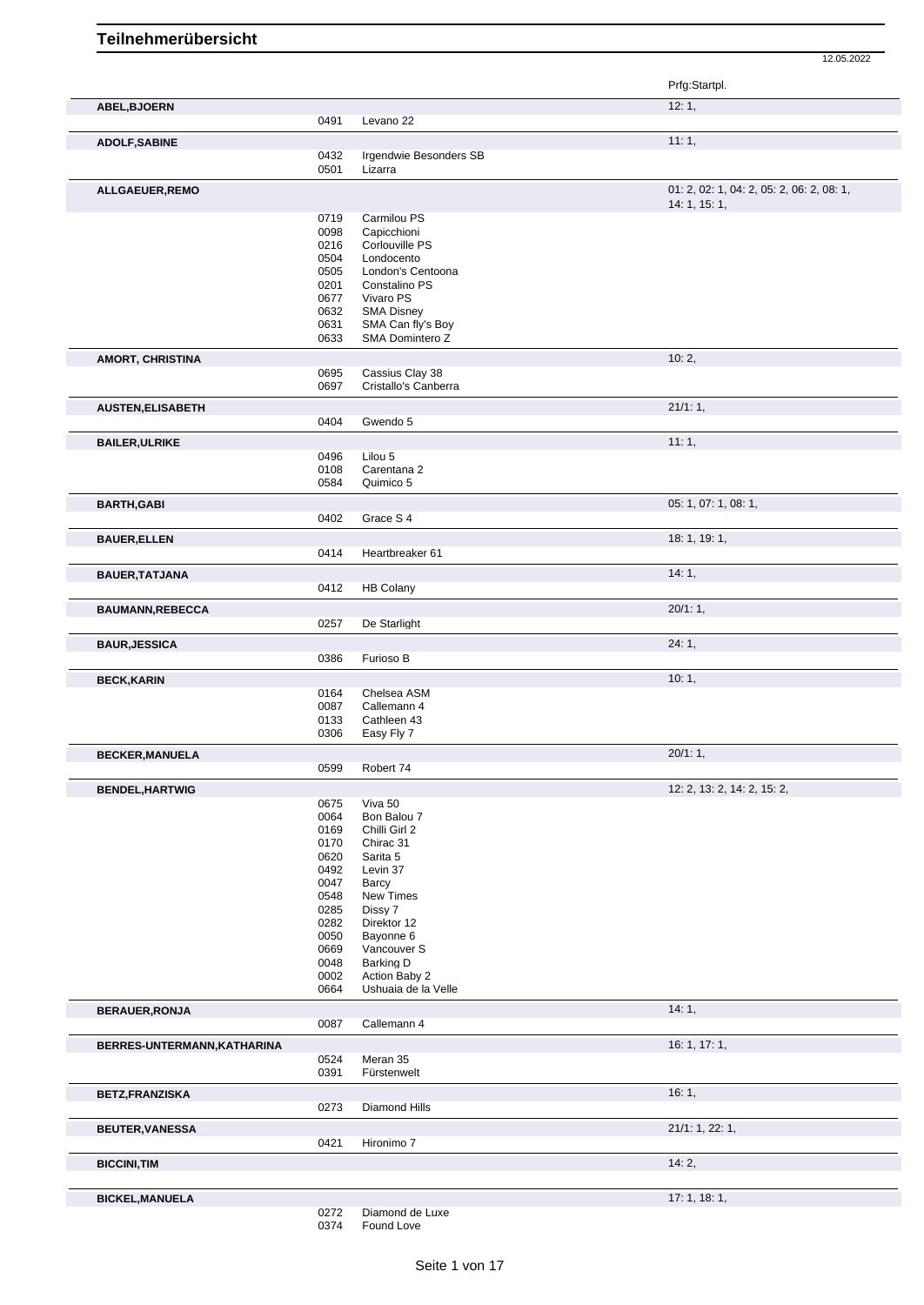|                               |              |                                       | Prfg:Startpl.          |
|-------------------------------|--------------|---------------------------------------|------------------------|
| <b>BISTRITZ,FREYA</b>         |              |                                       | 17:1,                  |
|                               | 0009         | Amarillo 97                           |                        |
| <b>BLAS, MELANIE</b>          |              |                                       | 12: 1, 14: 1,          |
|                               | 0141         | Celesta B                             |                        |
| <b>BLEICHER, ANNIKA</b>       |              |                                       | 20/1: 1, 21/2: 1,      |
|                               | 0114         | Carlotta 366                          |                        |
| <b>BLUM, SYLVIA</b>           |              |                                       | 08: 2, 09: 1, 15: 1,   |
|                               | 0016<br>0135 | Aquina 23<br>Cayados                  |                        |
| <b>BOCHTLER, CAROLIN</b>      |              |                                       | 20/2: 1, 21/1: 2,      |
|                               | 0462         | Lacucina B                            |                        |
|                               | 0442         | Kalantos B                            |                        |
|                               | 0034         | Back to the roots                     |                        |
| <b>BOCK, KATHARINA</b>        | 0653         | Te Quiero 21                          | 12:1,                  |
|                               |              |                                       |                        |
| <b>BOEHMER, HEIKE</b>         | 0083         | Call me Charlie                       | 10:1,                  |
|                               | 0168         | Chili Pepper 17                       |                        |
|                               | 0105         | <b>Caramell Starlight</b>             |                        |
|                               | 0418<br>0207 | Hex-Hex<br>Cool Moon Cartania         |                        |
|                               | 0596         | Ramsay Snow                           |                        |
|                               | 0478         | Legolas van de Sluishoeve             |                        |
|                               | 0563         | Prittchard                            |                        |
| <b>BOOS,LISA</b>              | 0022         | Arive Derci                           | 05: 2, 07: 2, 08: 2,   |
|                               | 0096         | Candy 27                              |                        |
| <b>BOPP, MARIE</b>            |              |                                       | 17:1, 18:1,            |
|                               | 0326         | <b>Fearless Felix</b>                 |                        |
| <b>BOPP, NICOLE</b>           |              |                                       | 16: 1, 17: 1,          |
|                               | 0686         | Zambalo 7                             |                        |
| <b>BOYSEN, KIRSTIN</b>        |              |                                       | 21/1:1,                |
|                               | 0379         | Franzi 110                            |                        |
| <b>BRAEUNINGER,LISA</b>       |              |                                       | 04: 1, 05: 1,          |
|                               | 0577<br>0626 | Queens Sunshine F<br>Shenandoah Cerro |                        |
|                               |              |                                       |                        |
| <b>BRANZ, ULRIKE</b>          | 0113         | Carlotta 317                          | 07: 2, 08: 2, 09: 2,   |
|                               | 0176         | Clara 203                             |                        |
| <b>BRAUCHLE, REBECCA</b>      |              |                                       | 19: 1, 20/1: 1,        |
|                               | 0685         | Zalisha                               |                        |
| <b>BRENNER, BIRGIT</b>        |              |                                       | 20/2:1,                |
|                               | 0008         | Allerschönste                         |                        |
| <b>BREUNIG, SUSANNE</b>       |              |                                       | 20/1:1,                |
|                               | 0683         | Wyndolina                             |                        |
| <b>BRONNER, THERESA ELENA</b> |              |                                       | 24:1,                  |
|                               | 0247         | Dante's Dora                          |                        |
| <b>BRUGGER, EVA-MARIE</b>     |              | Cadillac 64                           | 05: 1, 08: 1,          |
|                               | 0074<br>0526 | <b>Million Kisses</b>                 |                        |
| <b>BUCHER, MARIKA</b>         |              |                                       | 10:1,                  |
|                               | 0143         | Celia 46                              |                        |
| <b>BUCHHOLD,LISA</b>          |              |                                       | 17:1,                  |
|                               | 0691         | Zaza S                                |                        |
| <b>BUCK, CARINA</b>           |              |                                       | 10:1,                  |
|                               | 0495         | Lightfire-Caith                       |                        |
| <b>BUCK,CIARA</b>             |              |                                       | 19: 1, 20/2: 1, 22: 1, |
|                               | 0371         | Forrest Gump 136                      |                        |
|                               | 0425         | Honey 113                             |                        |
| <b>BUEHLER, INES</b>          |              |                                       | 07: 1, 09: 1,          |
|                               | 0192         | Color-Rado                            |                        |
| <b>BUEHNER, ANJA</b>          | 0240         | Daiquiri 121                          | 20/1:1,                |
|                               |              |                                       |                        |
| <b>BUHMANN, CELINE</b>        | 0594         | Raffinesse 118                        | 17:1, 18:1,            |
|                               | 0238         | Daily News B.                         |                        |
| <b>BUHMANN, PEGGY</b>         |              |                                       | 16:1,                  |
|                               | 0594         | Raffinesse 118                        |                        |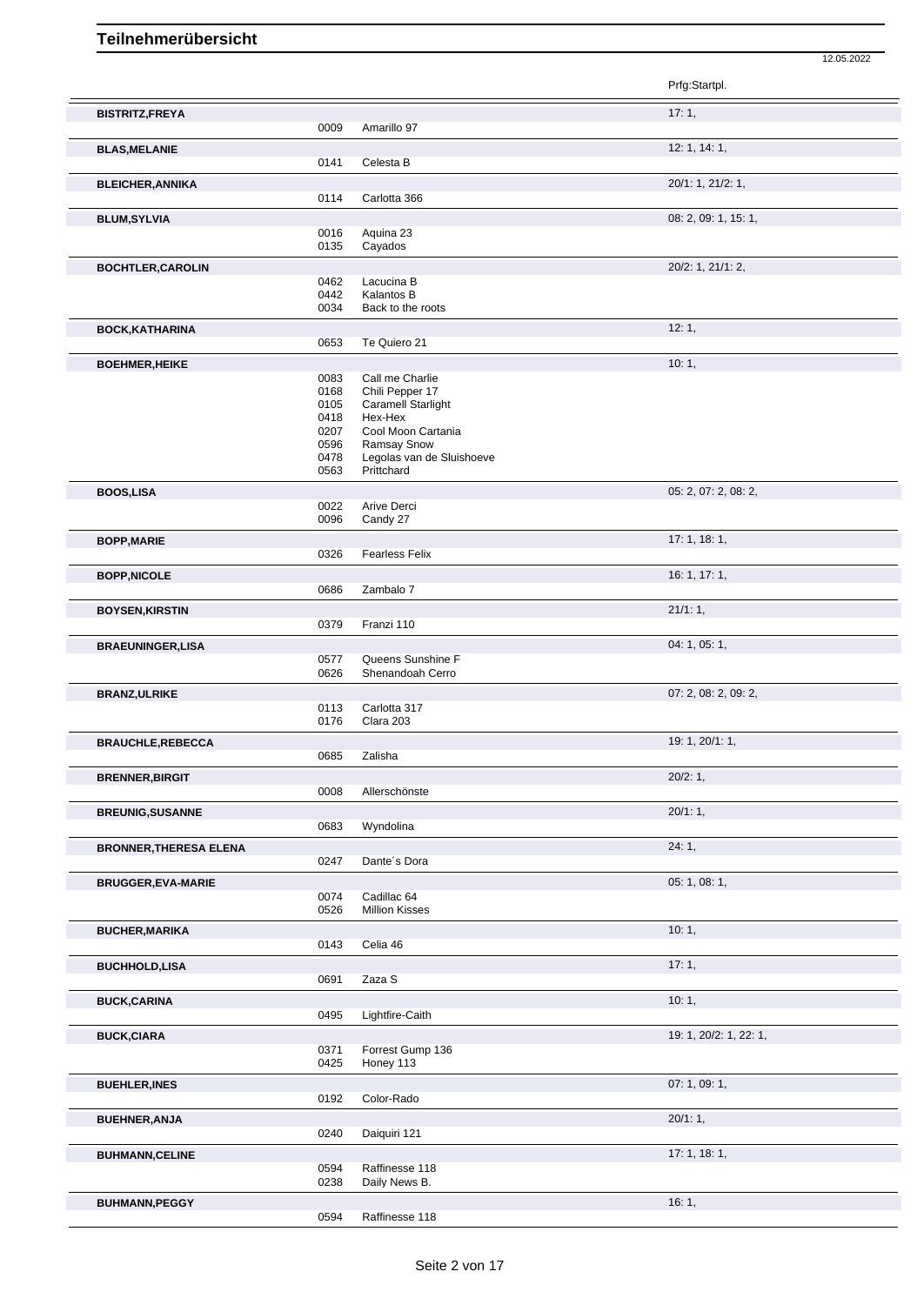|                                |              |                                    | Prfg:Startpl.               |
|--------------------------------|--------------|------------------------------------|-----------------------------|
| <b>BURKHART, HEIDI</b>         |              |                                    | 10:1,                       |
|                                | 0641         | Stella La Zarras                   |                             |
| <b>BURKHART, PETER</b>         |              |                                    | 09: 2, 10: 2, 11: 1,        |
|                                | 0536         | Nabalu 2                           |                             |
|                                | 0126         | Casinjo Ex Z                       |                             |
| <b>BUZENGEIGER, LEONIE</b>     |              |                                    | 21/2: 1,                    |
|                                | 0623         | Semino 2                           |                             |
| <b>CONTALA, SELINA</b>         |              |                                    | 16: 1, 17: 1,               |
|                                | 0649         | <b>Sweet World</b>                 |                             |
| <b>DASCH, SILKE</b>            |              | For the Body B                     | 10: 2, 11: 2,               |
|                                | 0367<br>0366 | For Persian                        |                             |
|                                | 0507         | Lord Lässig                        |                             |
| <b>DAVID, JESSICA</b>          |              |                                    | 20/1: 1, 21/1: 1,           |
|                                | 0431         | Ingeborgmindes Freja               |                             |
| DEININGER, JETTE TINA          |              |                                    | 09: 1, 10: 1,               |
|                                | 0015         | Anton on fleek                     |                             |
| DENZ, JULIANE                  |              |                                    | 21/2:1,                     |
|                                | 0343         | Fiero 16                           |                             |
| <b>DIRR, MONIKA</b>            |              |                                    | 01: 1, 02: 1, 04: 1,        |
|                                | 0167         | Chicca D'Oro                       |                             |
| <b>DLUGOS, ANDREA</b>          |              |                                    | 16: 2, 17: 2, 23: 1, 24: 1, |
|                                | 0341<br>0384 | Fidenzia<br><b>Fuchs Peter</b>     |                             |
|                                | 0607         | Royal Faristo                      |                             |
|                                | 0567         | Qualar                             |                             |
|                                | 0345<br>0660 | Fine Finesse 4<br><b>Totos Boy</b> |                             |
|                                |              |                                    |                             |
| <b>DREIER, DELIA</b>           | 0459         | Label D'Colin                      | 12: 1, 22: 1,               |
|                                |              |                                    | 19: 1, 20/2: 1,             |
| <b>DRESCHER, INES</b>          | 0244         | Dancing Diamond M                  |                             |
| DUDIK DR. MED. VET., CHRISTINA |              |                                    | 09: 1, 10: 1, 17: 1, 18: 1, |
|                                | 0579         | Quellenfürst                       |                             |
|                                | 0028         | Atlantis 191                       |                             |
| DUELLI, CARINA                 |              |                                    | 18: 2, 23: 1,               |
|                                | 0256<br>0395 | De Nurio<br>Gigolo Nero            |                             |
|                                | 0377         | Franz Ferdinand 30                 |                             |
|                                | 0331         | Felicia 98                         |                             |
|                                | 0387<br>0246 | Fürst Aki<br>Danny De Luxe M       |                             |
|                                | 0348         | Finest Friend 4                    |                             |
| DUELLI, HUBERT                 |              |                                    | 10:1, 11:1,                 |
|                                | 0092         | Cancun 16<br>Barbossa 5            |                             |
|                                | 0046         |                                    |                             |
| EBERHARD, JOSEPHA KATHARINA    | 0069         | C'est sans pareil                  | 10:1,                       |
|                                |              |                                    | 07: 1, 14: 2, 15: 2,        |
| EBERHARDT, UWE                 | 0269         | Diabella Rose                      |                             |
|                                | 0072         | Cabarado                           |                             |
|                                | 0030<br>0003 | Ava Max<br>Action Man 5            |                             |
|                                | 0451         | King Lui 14                        |                             |
| <b>EBERLE, CHRISTINA</b>       |              |                                    | 10:1,                       |
|                                | 0191         | Collette 4                         |                             |
| <b>EBERLE, DIETER</b>          |              |                                    | 07: 1, 09: 2,               |
|                                | 0191         | Collette 4                         |                             |
|                                | 0104<br>0517 | Caramel 20<br>Maloney              |                             |
|                                |              |                                    | 17: 1, 18: 1,               |
| <b>EBERLE, ULRIKE</b>          | 0252         | Darkwin 'Duck                      |                             |
|                                | 0517         | Maloney                            |                             |
| <b>EBLE, SONJA</b>             |              |                                    | 18:1,                       |
|                                | 0434         | Ivory 41                           |                             |
| <b>EBNER, SARAH</b>            |              |                                    | 08: 2, 09: 2,               |

12.05.2022

 Clipper 2 Angora Pfefferminz

**EDERLE,LEONIE** 10: 1, Limelight M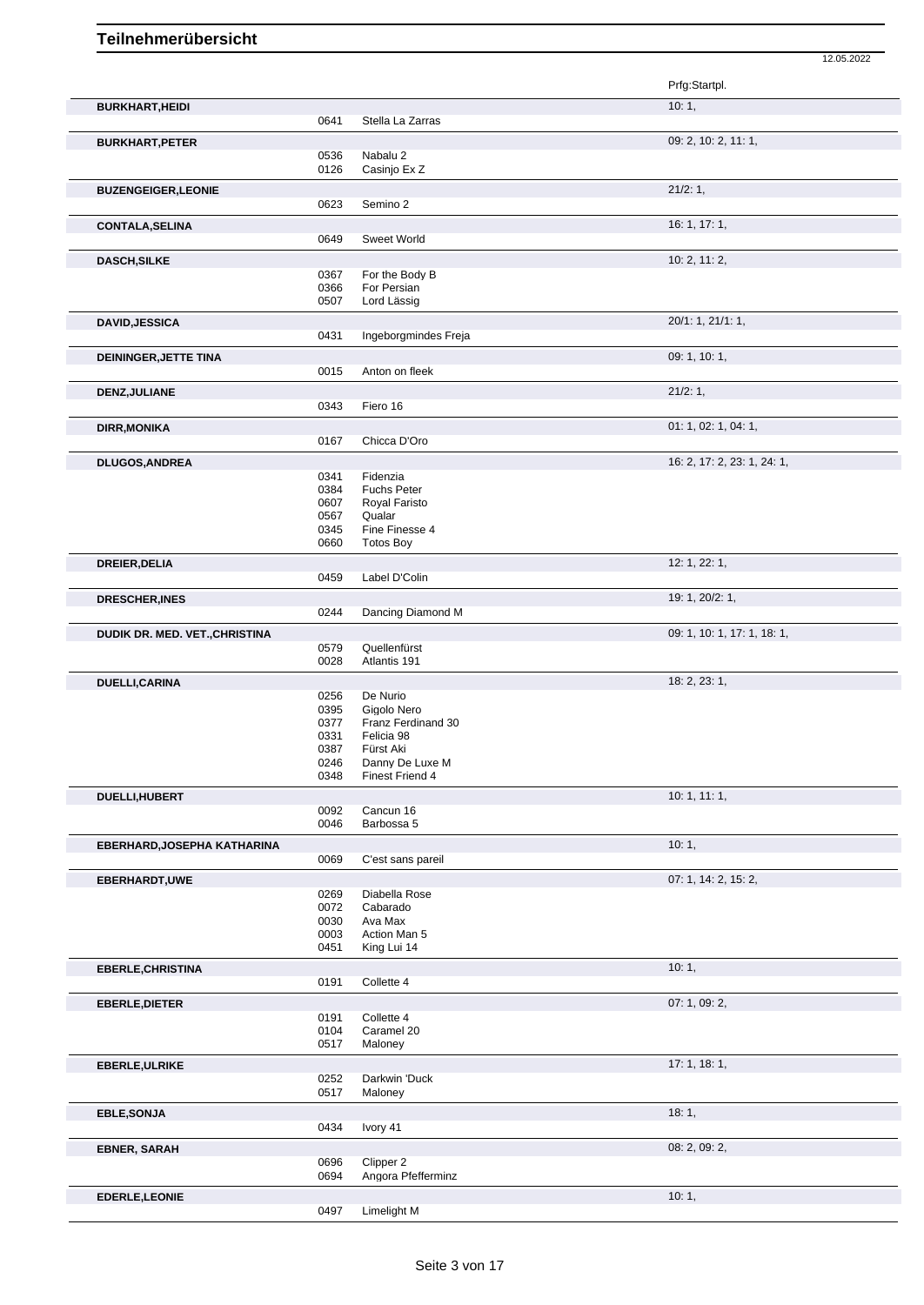|                            |              |                                  | Prfg:Startpl.                             |
|----------------------------|--------------|----------------------------------|-------------------------------------------|
| EDERLE, OSWIN              |              |                                  | 11:2,                                     |
|                            | 0497         | Limelight M                      |                                           |
|                            | 0202         | Constanza 6                      |                                           |
|                            | 0651         | Talou Two                        |                                           |
| EFF, ANNA LENA             |              |                                  | 16: 1, 17: 1,                             |
|                            | 0642         | Stella Sfilata                   |                                           |
|                            |              |                                  |                                           |
| <b>EGE, CHRISTIANA</b>     |              |                                  | 18:1,                                     |
|                            | 0267<br>0606 | Di Caprio 34<br>Roxana 338       |                                           |
|                            | 0243         | Damon's Sina                     |                                           |
|                            |              |                                  |                                           |
| <b>EGE, JANNIK</b>         |              |                                  | 06: 1, 09: 2, 12: 1, 13: 1, 14: 1, 15: 1, |
|                            | 0206         | Cool Jumping Boy                 |                                           |
|                            | 0286<br>0402 | Do Mingo<br>Grace S <sub>4</sub> |                                           |
|                            | 0463         | Lady Fountleroy B                |                                           |
|                            | 0668         | Van Goethe E                     |                                           |
|                            | 0204         | Cool and Fly E                   |                                           |
|                            | 0560         | Pina Colada 229                  |                                           |
| EHRENFELD, MELANIE         |              |                                  | 16: 1, 17: 1,                             |
|                            | 0323         | FBW Ginger Lily                  |                                           |
|                            |              |                                  |                                           |
| EISELE, TANJA              |              |                                  | $20/1:1$ ,                                |
|                            | 0324         | FBW Lady Darcy                   |                                           |
|                            | 0692         | Zoey Brooks                      |                                           |
| <b>EMHART, STEFANIE</b>    |              |                                  | 10:1,                                     |
|                            | 0032         | Avicii 4                         |                                           |
| <b>ENDRES, MYRIAM</b>      |              |                                  | 22:1,                                     |
|                            | 0390         | Fürstenlooks Nero                |                                           |
|                            |              |                                  |                                           |
| EPPINGER-LUETKEMEIER, ANNE |              |                                  | 16: 2, 17: 2,                             |
|                            | 0639         | Spirit 370                       |                                           |
|                            | 0293<br>0313 | Don Santini<br>Emil S            |                                           |
|                            |              |                                  |                                           |
| <b>ERATH, JOHANNES</b>     |              |                                  | 07: 1, 09: 1, 12: 1,                      |
|                            | 0482         | Leon F                           |                                           |
|                            | 0288         | Dollar Girl 64                   |                                           |
| <b>FAESSLER, ALINA</b>     |              |                                  | 09:1,                                     |
|                            | 0084         | Calla 49                         |                                           |
|                            |              |                                  | 17:1,                                     |
| <b>FAIER, SOPHIE</b>       | 0720         | Lord Lavalino                    |                                           |
|                            |              |                                  |                                           |
| <b>FAKLER,LISA</b>         |              |                                  | 10:1,                                     |
|                            | 0539         | Nadira 26                        |                                           |
| <b>FEIGE, MANUEL</b>       |              |                                  | 02: 2, 04: 2, 05: 2, 12: 2, 13: 2,        |
|                            | 0153         | Chapawee                         |                                           |
|                            | 0443         | Kannuma                          |                                           |
|                            | 0215         | Corazon 75                       |                                           |
|                            | 0553         | Obama 17                         |                                           |
|                            | 0275         | Diarinjo                         |                                           |
| <b>FESSLER, ANDREAS</b>    |              |                                  | 16: 1, 17: 1, 18: 1, 23: 2, 24: 1,        |
|                            | 0271         | Diamond Boy 10                   |                                           |
|                            | 0335         | Ferdinand 341                    |                                           |
|                            | 0674         | Vincent 211                      |                                           |
|                            | 0302         | Dow Jones 62                     |                                           |
| <b>FESSLER, THOMAS</b>     |              |                                  | 01: 1, 02: 1, 04: 1, 12: 1, 14: 1,        |
|                            | 0012         | Amiros 3                         |                                           |
|                            | 0648         | Sunrise 181                      |                                           |
|                            | 0230         | Crümel Sam                       |                                           |
|                            | 0130         | Castana 15                       |                                           |
|                            | 0113<br>0176 | Carlotta 317<br>Clara 203        |                                           |
|                            | 0486         | Lescuria                         |                                           |
|                            |              |                                  |                                           |
| <b>FEUERSINGER, ANNE</b>   |              |                                  | 09:1,                                     |
|                            | 0541         | Napapijri 4                      |                                           |
| <b>FISCHER, GIULIANA</b>   |              |                                  | 20/2:1,                                   |
|                            | 0338         | Ferrero Küsschen K               |                                           |
| FISCHER, RICARDA JOHANNA   |              |                                  | 24:1,                                     |
|                            | 0173         | Cinemaxx H                       |                                           |
|                            |              |                                  |                                           |
| <b>FISCHER, RIKE</b>       |              |                                  | 09:1,                                     |
|                            | 0078         | Caitano 36                       |                                           |
| <b>FLOEGL, ANNIKA</b>      |              |                                  | 09:1,                                     |
|                            | 0476         | Le Pilotto                       |                                           |
|                            | 0286         | Do Mingo                         |                                           |
| <b>FREIER, LISA</b>        |              |                                  | 21/2:1,                                   |
|                            |              |                                  |                                           |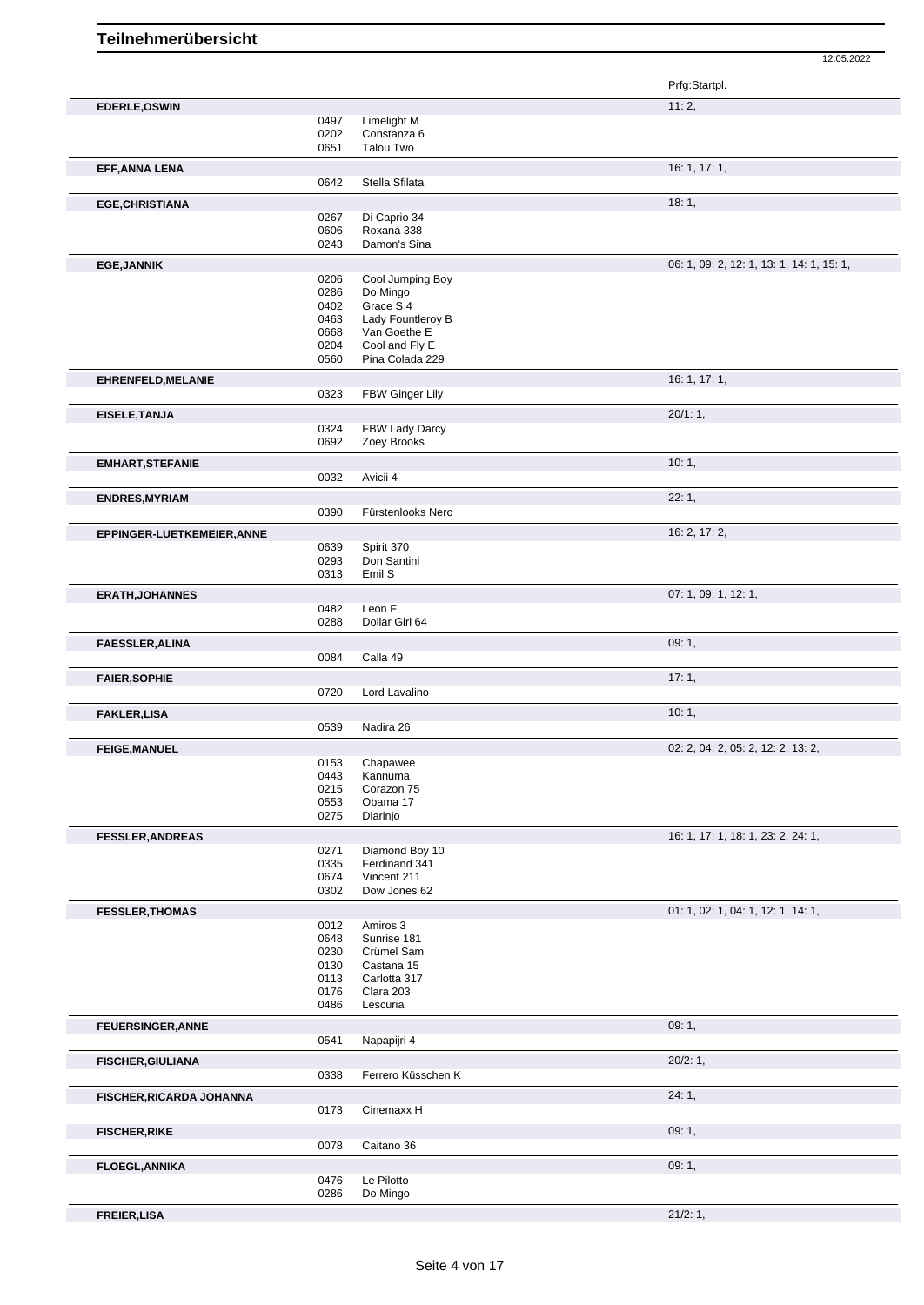|                             |              |                              | Prfg:Startpl.          |
|-----------------------------|--------------|------------------------------|------------------------|
|                             | 0672         | Victoria's Secret 10         |                        |
| <b>FREITAG, ANNA SIMONE</b> |              |                              | 02: 1, 03: 1,          |
|                             | 0314         | Emilio Pucci                 |                        |
|                             |              |                              | 21/2: 1, 24: 1,        |
| FRIEMEL, ANNA               | 0317         | Evita 446                    |                        |
|                             | 0380         | Freaky Frida                 |                        |
|                             |              |                              | 16: 1, 17: 1,          |
| <b>FUERST, FABIENNE</b>     | 0624         | Serafino 23                  |                        |
|                             |              |                              |                        |
| <b>FUGUNT, MICHAEL</b>      |              |                              | 08: 1, 09: 1,          |
|                             | 0089         | Calypo 5                     |                        |
| <b>FUNK, MARTINA</b>        |              |                              | 09: 1, 10: 1,          |
|                             | 0581         | Quida F                      |                        |
| GACK, ALEXANDRA             |              |                              | 09: 1, 10: 1,          |
|                             | 0172         | Cindy 973                    |                        |
|                             | 0419<br>0125 | <b>Hexe 407</b><br>Cäsar 221 |                        |
|                             |              |                              |                        |
| <b>GACK, HANS-GUENTHER</b>  |              |                              | 09: 2, 10: 2, 11: 2,   |
|                             | 0172<br>0419 | Cindy 973<br><b>Hexe 407</b> |                        |
|                             | 0125         | Cäsar 221                    |                        |
|                             |              |                              |                        |
| <b>GAESSLER, JENS</b>       |              |                              | 20/1:2,                |
|                             | 0490<br>0460 | Letizia 62<br>Labelle 41     |                        |
|                             |              |                              |                        |
| <b>GASSNER, ANDREA</b>      |              |                              | 20/1: 1, 21/1: 1,      |
|                             | 0474         | Layla 53                     |                        |
| GAU-KRONEN, ANDREA          |              |                              | 04: 1, 05: 1, 07: 1,   |
|                             | 0161         | <b>Chastity Claire</b>       |                        |
| <b>GAUS, AMELIE</b>         |              |                              | 17: 1, 18: 1, 22: 1,   |
|                             | 0465         | Lady Sunshine 76             |                        |
|                             | 0547         | Netter Bubi                  |                        |
| <b>GEHWEILER, SELINA</b>    |              |                              | 19: 1, 20/2: 1,        |
|                             | 0350         | Finnian 3                    |                        |
| GIERSCH, JOACHIM            |              |                              | 16: 1, 17: 1,          |
|                             | 0324         | FBW Lady Darcy               |                        |
| GILLY, JULIA                |              |                              | 20/2:1,                |
|                             | 0423         | Hofjuwel 2                   |                        |
|                             |              |                              | 21/2:1,                |
| GINDELE, JULIA              | 0518         | Malu G                       |                        |
|                             | 0603         | Romantic Lady 5              |                        |
|                             | 0112         | Carina G                     |                        |
| <b>GLEINSER, FRANZ</b>      |              |                              | 12:1,                  |
|                             | 0709         | Lord Lexington 5             |                        |
| <b>GNANN, ANJA</b>          |              |                              | 18: 1, 19: 1, 20/2: 1, |
|                             | 0679         | Walkmann G                   |                        |
|                             |              |                              | 19: 1, 20/1: 1,        |
| <b>GRAB, JOSEFINE</b>       | 0422         | Hobbit 37                    |                        |
|                             |              |                              |                        |
| <b>GRAESER, CATHRINE</b>    |              | Fürst Franz 5                | 16: 1, 17: 1, 18: 1,   |
|                             | 0389         |                              |                        |
| <b>GRETZINGER, BARBARA</b>  |              |                              | 11:2,                  |
|                             | 0566         | Quajaro                      |                        |
| <b>GROSS, MARIE-LUISA</b>   |              |                              | 21/2:1,                |
|                             | 0363         | Fontana 63                   |                        |
| <b>GRUBER, BETTINA</b>      |              |                              | 16: 1, 18: 2,          |
|                             | 0260         | Denver 241                   |                        |
|                             | 0372         | Fortuna 472                  |                        |
|                             | 0578         | Quel ami 2                   |                        |
| <b>GRUBER, JULIA</b>        |              |                              | 07: 1, 09: 1,          |
|                             | 0039         | Baloua 3                     |                        |
| GUEHRER, ALBERT             |              |                              | 11:1,                  |
|                             | 0315         | Encantaro                    |                        |
| <b>GUEHRER, RAMONA</b>      |              |                              | 09: 1, 10: 1,          |
|                             | 0315         | Encantaro                    |                        |
|                             | 0540         | Naketano                     |                        |
| <b>GUETHLING, JULIA</b>     |              |                              | 07:2,                  |
|                             | 0119         | Carry me 8                   |                        |
|                             |              |                              |                        |
|                             | 0118         | Carry Ass                    |                        |
|                             |              |                              |                        |
| <b>GUNST, ANNA</b>          | 0264         | Despino 15                   | 16:1,                  |

12.05.2022

Despino 15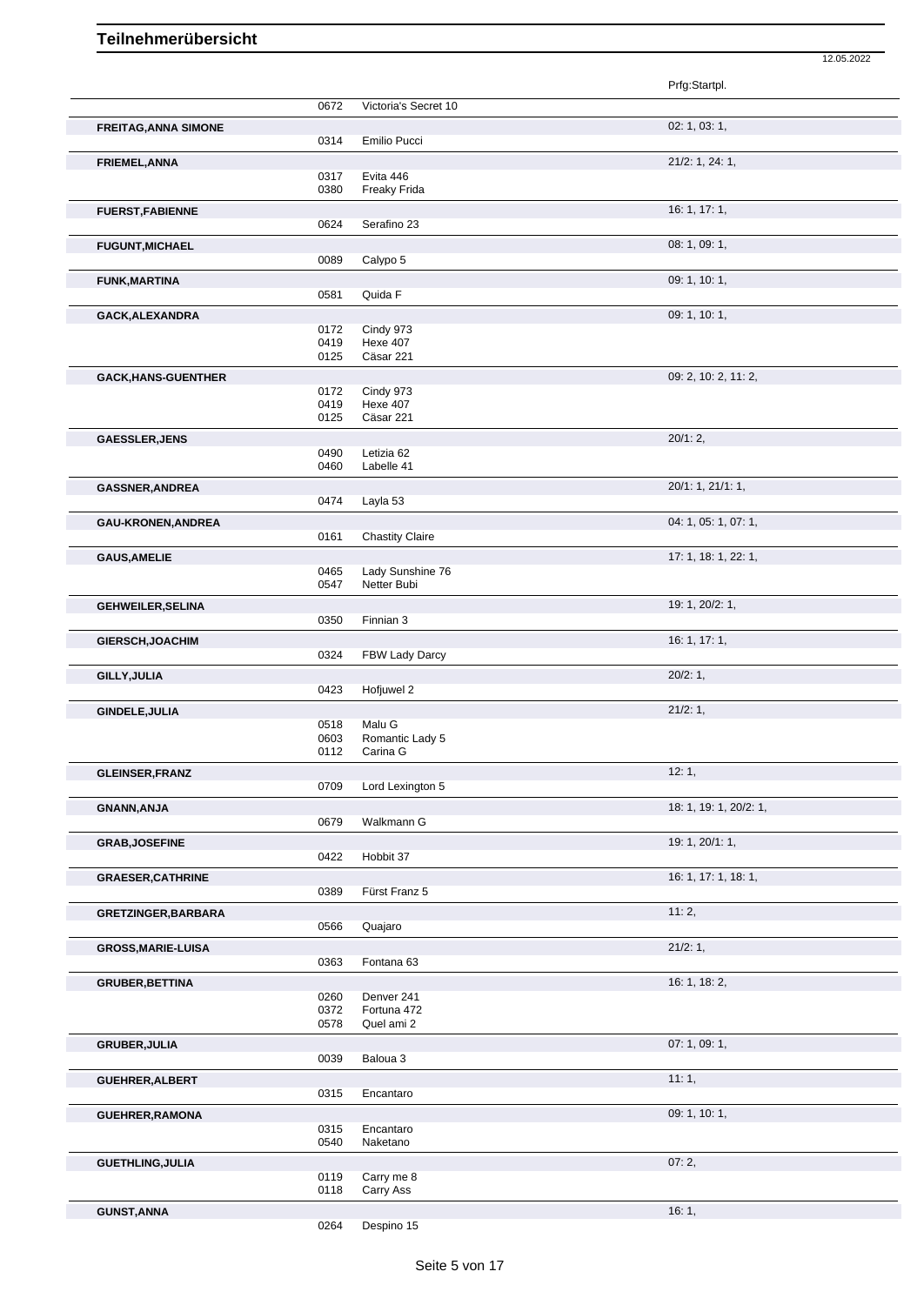Prfg:Startpl.

| <b>GUT, LEA SOPHIA</b>      |              |                                 | 01: 3, 02: 3, 03: 1, 04: 3, 05: 2, 06: 1, |
|-----------------------------|--------------|---------------------------------|-------------------------------------------|
|                             |              |                                 | 12: 1, 13: 2, 14: 1, 15: 1,               |
|                             | 0097         | Canturia 2                      |                                           |
|                             | 0484         | Leopold 297                     |                                           |
|                             | 0193         | Con Calma                       |                                           |
|                             | 0209         | Cooper 227                      |                                           |
|                             | 0035         | Baghira 110                     |                                           |
|                             | 0224         | Corvey 6                        |                                           |
|                             | 0037         | Balam 2                         |                                           |
|                             | 0197         | Condee 3                        |                                           |
|                             | 0041         | Balounette DW Z                 |                                           |
| <b>HAAS, CILENA</b>         |              |                                 | 11: 1, 21/2: 1,                           |
|                             | 0487         | Let's fly 17                    |                                           |
|                             | 0373         | Fortunati                       |                                           |
| <b>HAECKER, IRIS</b>        |              |                                 | 23:1,                                     |
|                             | 0636         | Solero 110                      |                                           |
| HAEGELE, LAURA              |              |                                 | 09:1,                                     |
|                             | 0614         | Sammy Deluxe 11                 |                                           |
| <b>HAFNER, NINA</b>         |              |                                 | 11: 1, 12: 1, 13: 1, 14: 1,               |
|                             | 0266         | Di Ba Düsentrieb                |                                           |
|                             | 0183         | Cobain 14                       |                                           |
|                             |              |                                 | 10:1,                                     |
| <b>HAGEL, JOHANNES</b>      | 0437         | Jimmy 407                       |                                           |
|                             | 0226         | <b>Country Sam</b>              |                                           |
| <b>HAGEL, MARGIT</b>        |              |                                 | 17:1, 18:1,                               |
|                             | 0437         | Jimmy 407                       |                                           |
|                             | 0394         | Ghazal 13                       |                                           |
|                             | 0601         | Rocky 1696                      |                                           |
|                             | 0344         | Filina 10                       |                                           |
| HAGGENMUELLER, ANNE         |              |                                 | 16: 1, 17: 1,                             |
|                             | 0303         | Drip Drop                       |                                           |
|                             |              |                                 |                                           |
| HALBROTH, ALEXANDRA         | 0650         | Szenario 4                      | 20/1:1,                                   |
|                             |              |                                 |                                           |
| <b>HARNAU, KLAUS</b>        |              |                                 | 07: 1, 09: 1, 11: 2,                      |
|                             | 0687         | Zantura                         |                                           |
|                             | 0509<br>0076 | Lordana KH<br>Café au lait K.H. |                                           |
|                             |              |                                 |                                           |
| <b>HARTMANN, ROLF</b>       |              |                                 | 03: 1, 05: 1, 07: 1, 08: 1, 14: 1,        |
|                             | 0148         | Chaccimo 2                      |                                           |
|                             | 0130         | Castana 15                      |                                           |
|                             | 0044         | Bandito 67                      |                                           |
| <b>HEIMPEL, NELE</b>        |              |                                 | 19: 1, 20/2: 1,                           |
|                             | 0180         | Clockwork 2                     |                                           |
| <b>HEINE, FRANZISKA</b>     |              |                                 | 10: 1, 21/1: 1,                           |
|                             | 0570         | Quandolino 3                    |                                           |
|                             | 0162         | <b>Check Point Charlie</b>      |                                           |
| <b>HEINZELMANN, STEFFEN</b> |              |                                 | 10: 2, 14: 1,                             |
|                             | 0495         | Lightfire-Caith                 |                                           |
|                             | 0294         | Donatella 103                   |                                           |
|                             | 0383         | Fripon de la Vallee             |                                           |
| <b>HEINZL, STEFANIE</b>     |              |                                 | 21/1:1,                                   |
|                             | 0334         | Ferdinand 338                   |                                           |
| <b>HEMPEL, JULIANE</b>      |              |                                 | 16:2,                                     |
|                             | 0519         | Man in Black 13                 |                                           |
|                             | 0429         | Immerdale                       |                                           |
| <b>HENLIN, GUILLAUME</b>    |              |                                 | 05: 2, 06: 2, 08: 2, 14: 1, 15: 2,        |
|                             | 0061         | Bodycool B                      |                                           |
|                             | 0060         | Body of Steel B                 |                                           |
|                             | 0062         | Bodywhite B                     |                                           |
|                             | 0103         | Caracho 22                      |                                           |
|                             | 0325         | FBW Pan Am B                    |                                           |
|                             | 0397         | Glücks Body B                   |                                           |
|                             | 0399         | Glückskind B                    |                                           |
|                             | 0398         | Glücksfee B 3                   |                                           |
| HENZLER, ALEXANDER          |              |                                 | 21/1:1,                                   |
|                             | 0065         | Bonne Diamond                   |                                           |
| <b>HEPP, MARIA</b>          |              |                                 | 11:1,                                     |
|                             | 0161         | <b>Chastity Claire</b>          |                                           |
|                             | 0327         | Federiko Felini                 |                                           |
|                             |              |                                 |                                           |
|                             | 0308         | EL - Macho                      |                                           |
| HERMANUTZ, JULIA            |              |                                 | 21/2:1,                                   |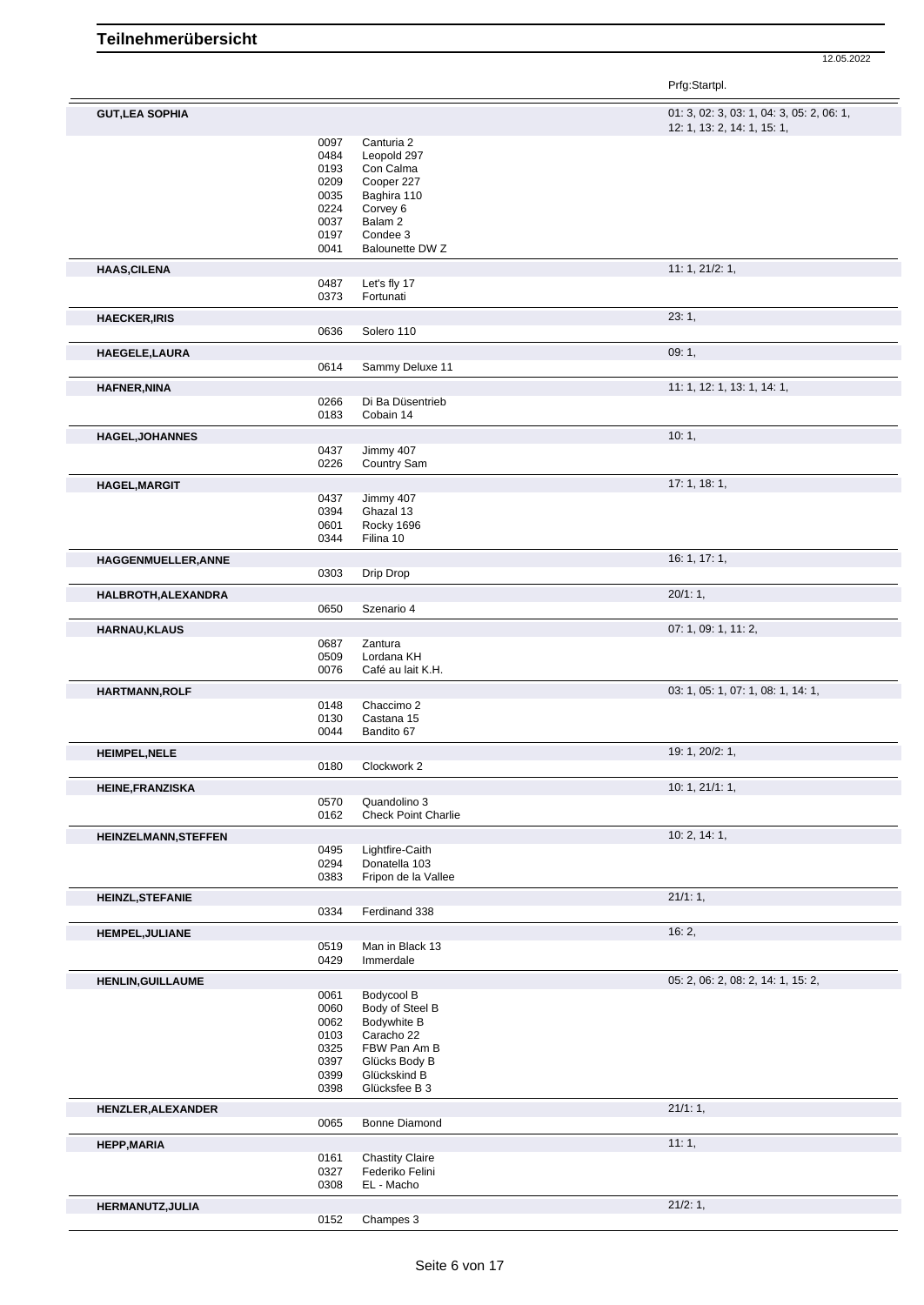Prfg:Startpl. **HERTLE, ADRIANA** 09: 1, 0571 Quantera 5<br>0582 Quiet Fire 3 0582 Quiet Fire 3<br>0107 Caramia 59 Caramia 59 **HERTLE,SOPHIA** 09: 1, 09: 1, 09: 1, 09: 1, 09: 1, 09: 1, 09: 1, 09: 1, 09: 1, 09: 1, 09: 1, 09: 1, 09: 1, 09: 1, 09: 1, 09: 1, 09: 1, 09: 1, 09: 1, 09: 1, 09: 1, 09: 1, 09: 1, 09: 1, 09: 1, 09: 1, 09: 1, 09: 1, 09: 1, 09: 0571 Quantera 5<br>0582 Quiet Fire 3 0582 Quiet Fire 3<br>0107 Caramia 59 Caramia 59 **HERZ, CHRISTOPHER** 01: 1, 05: 1, 05: 1, 05: 1, 05: 1, 05: 1, 05: 1, 05: 1, 05: 1, 05: 1, 05: 1, 05: 1, 05: 1, 05: 1, 05: 1, 05: 1, 05: 1, 05: 1, 05: 1, 05: 1, 05: 1, 05: 1, 05: 1, 05: 1, 05: 1, 05: 1, 05: 1, 05: 1, 05: 1, Parabelle 2 **HIENSTORFER, SHIRINA** 20/1: 1, 2001 20:00 20:00 20:00 Doolittle 121 Doolittle 121 **HIERLEMANN, SOPHIA** 05: 1, 13: 1, 15: 2, 05: 1, 13: 1, 15: 2, 05: 1, 13: 1, 15: 2, 05: 1, 13: 1, 15: 2, 05: 1, 13: 1, 15: 2, 05: 1, 13: 1, 15: 2, 05: 1, 13: 1, 15: 2, 05: 1, 13: 1, 15: 2, 05: 0 0500 Livesall<br>0534 Morphe Morpheus de la Pomme **HIESTAND,CHRISTIEN** 21/2: 1, 0458 La Rochelle 46<br>0408 Happy Hour 20 Happy Hour 20 **HILLER,CLARISSA** 19: 1, 20/2: 1, 21/1: 1, 0681 Whitney 342<br>0388 Fürst Faunus 0388 Fürst Faunus **HIMSTEDT, HELENA** 14: 1, **14: 1, 14: 1, 14: 1, 14: 1, 14: 1, 14: 1, 14: 1, 14: 1, 14: 1, 14: 1, 14: 1, 14: 1, 14: 1, 14: 1, 14: 1, 14: 1, 14: 1, 14: 1, 14: 1, 14: 1, 14: 1, 11: 1,** Fred Feuerstein W **HINRICHS, CHRISTINE** 20/1: 1, 20/1: 1, 20/1: 1, 20/1: 1, 20/1: 1, 20/1: 1, 20/1: 1, 20/1: 1, 20/1: 1, 20/1: 1, 20/1: 1, 20/1: 1, 20/1: 20/1: 20 Double Chocolate 3 **HOFFMEISTER,TERESA** 17: 1, 18: 1, 0291 Don Clorentino des Paluds **HOFMANN,NICOLE** 23: 1, 24: 1, 0665 Valerius 21<br>0253 Dassia Dassia 0654 Tilly 39 **HOFSTADT,PETRA** 20/2: 1, Sun of Austria **HOLZ,MAREN** 12: 2, 13: 1, 0445 Karrera 6<br>0716 Cool and Cool and Easy 11 **HUBER, ANETTE** 21/1: 1, 22: 1, 22: 1, 22: 2, 2012 229 Crowntano's Girl Crowntano's Girl **HUBER,MELANIE** 20/1: 1, Speedy 302 **HUBER, YVONNE** 10: 1, 20077 Caipirinia vom Sunnerai Caipirinia vom Sunnerai **HUGGER,EMELY** 24: 1, 0267 Di Caprio 34<br>0606 Roxana 338 Roxana 338 0243 Damon's Sina **HUMMEL,CATHARINA** 16: 1, 17: 1, 0309 El-Sombrero **HUMMEL, CHIARA** 18: 1, 1992, 1992, 1993, 1993, 1994, 1994, 1994, 1994, 1996, 1994, 1996, 1997, 1998, 1998, 199 Da Vinci 349 **HUTTER,PETER** 10: 1, 11: 1, 0184 Cocada di Coco **IHLE,LEONIE** 10: 1, 11: 1, 0181 Cloe 17 **IRLWEK,MANUELA** 19: 1, 24: 1, 0698 Concept F<br>0699 Victorio Se Victorio Secret **ISSER,NICOLE** 18: 1, Feuerzauber 41 **JANKE,SUSAN** 10: 2, 0312 EMH Emily<br>0137 Caylin Caylin **JANKU,RUTH** 10: 1, Quinto's Melody **JEHLE, HUBERT** 11: 1, 20068 Buddy Boy 6 **Discrete 11: 1, 20068** Buddy Boy 6 Buddy Boy 6 **JEHLE,MARGRET** 07: 1, 09: 1, 09: 1, 09: 1, 09: 1, 09: 1, 09: 1, 09: 1, 09: 1, 09: 1, 09: 1, 09: 1, 09: 1, 09: 1,

12.05.2022

Coco Mademoiselle 4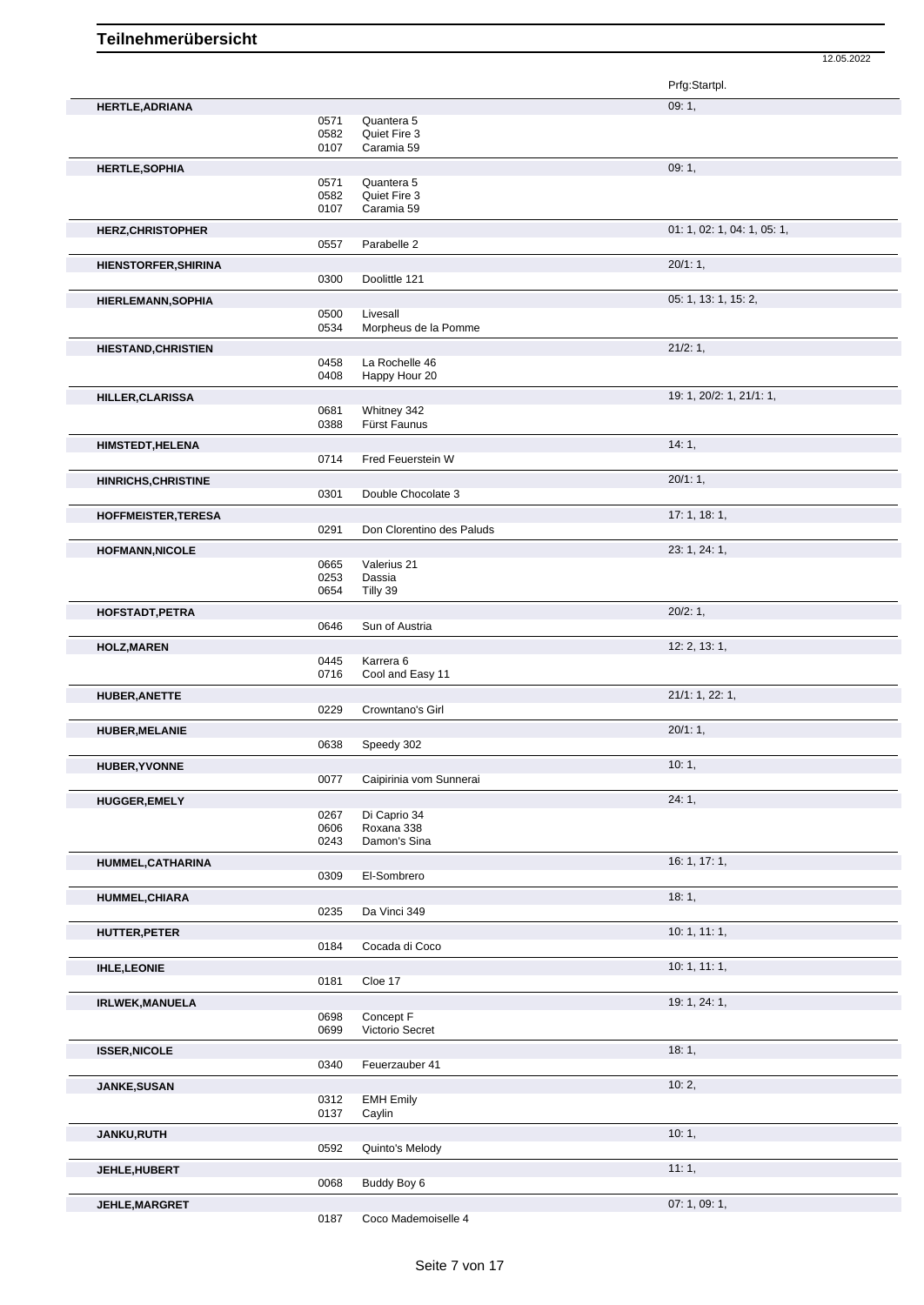|                         |              |                                        | Prfg:Startpl.                      |
|-------------------------|--------------|----------------------------------------|------------------------------------|
|                         | 0592         | Quinto's Melody                        |                                    |
| JOEST, HELENA           |              |                                        | 17:1, 18:1,                        |
|                         | 0661         | Uganda 42                              |                                    |
| KALBRECHT, MANFRED      |              |                                        | 09: 2, 10: 2, 11: 1,               |
|                         | 0177<br>0488 | Clarado<br>Let's get ready             |                                    |
|                         | 0657         | <b>Toffy Fee</b>                       |                                    |
| KALENBERG, ANJA         |              |                                        | 06: 2, 09: 2, 20/1: 1, 22: 1,      |
|                         | 0014         | Anton 590                              |                                    |
|                         | 0225         | Cosima 257                             |                                    |
|                         | 0477<br>0036 | Leandra 231<br>Baghira 115             |                                    |
|                         |              |                                        | 20/2:1,                            |
| KAUFMANN, STEFANIE      | 0027         | Atkins 2                               |                                    |
| KAUPP, AXEL             |              |                                        | 07:1,                              |
|                         | 0307         | Een gekke droom S                      |                                    |
| <b>KEHRLE, DANIELA</b>  |              |                                        | 09: 1, 10: 1,                      |
|                         | 0670         | Varell 13                              |                                    |
|                         | 0055         | <b>Ben 475</b>                         |                                    |
| <b>KEHRLE, SIMON</b>    |              |                                        | 08:1,                              |
|                         | 0706         | Lomby 2                                |                                    |
| <b>KELLER, ULRIKE</b>   |              |                                        | 07: 1, 08: 2, 11: 2, 12: 1, 13: 1, |
|                         | 0020<br>0514 | Ariell 20<br>Lucky-Luke 17             |                                    |
|                         | 0430         | Immker                                 |                                    |
|                         | 0537         | Nabila 8                               |                                    |
| KIBLER, HANNAH          |              |                                        | 09: 1, 10: 1,                      |
|                         | 0019         | Argentina 247                          |                                    |
|                         | 0513         | Loverboy de Lison                      |                                    |
| KIBLER, KATHLEEN        |              |                                        | 09: 1, 10: 1,                      |
|                         | 0019<br>0513 | Argentina 247<br>Loverboy de Lison     |                                    |
|                         |              |                                        | 10: 2, 11: 2,                      |
| KIEFER, MANUELA         | 0468         | Lancantho                              |                                    |
|                         | 0640         | Steelhammer 2                          |                                    |
|                         | 0120         | Carry on my happy horse                |                                    |
|                         | 0498         | Limero 6                               |                                    |
| KIRCHBERG, HANNAH       | 0403         | Gregory Peck 3                         | 20/1:1,                            |
| <b>KLING, AMELIE</b>    |              |                                        | 09:1,                              |
|                         | 0018         | Arabella 668                           |                                    |
| <b>KLITTICH, MIRJAM</b> |              |                                        | 17: 1, 18: 1,                      |
|                         | 0056         | Benicia 2                              |                                    |
| <b>KLUGE, KIM</b>       |              |                                        | 20/2:1,                            |
|                         | 0597         | Richella Frieschwijk                   |                                    |
| KNELL, PHILIPPA         |              |                                        | 18: 1, 19: 1,                      |
|                         | 0564         | Priya 2                                |                                    |
| KNOBLAUCH, FRANZISKA    |              |                                        | 16:1,                              |
|                         | 0347         | Finesse F                              |                                    |
|                         | 0356         | Fleur de Nuit 4                        |                                    |
| <b>KNOLL, INES</b>      |              |                                        | 23:2,                              |
|                         | 0351<br>0360 | Fintendo<br>Flora Bell Boa             |                                    |
|                         | 0715         | Bryony                                 |                                    |
|                         | 0635         | So Lovely D                            |                                    |
|                         | 0369         | Forever Disco                          |                                    |
|                         | 0237<br>0352 | Dacapo 313<br>Fiona 656                |                                    |
| <b>KNOLL, LINDA</b>     |              |                                        | 22: 2, 24: 1,                      |
|                         | 0262         | Descarado 26                           |                                    |
|                         | 0360         | Flora Bell Boa                         |                                    |
|                         | 0666         | Valina 11                              |                                    |
|                         | 0049<br>0368 | <b>Barry Crockett</b><br>For Westfalia |                                    |
|                         | 0515         | Luna Lovegood 17                       |                                    |
| KOEBERLE, RALF          |              |                                        | 02: 1, 04: 1, 05: 2, 08: 2,        |
|                         | 0006         | Alabama 55                             |                                    |
|                         | 0157<br>0494 | Charlston 23<br>Lifetime 21            |                                    |
|                         |              |                                        |                                    |
| KOEGL, ANJA             | 0279         | Dinah Lou                              | 09: 1, 10: 1,                      |
|                         |              |                                        |                                    |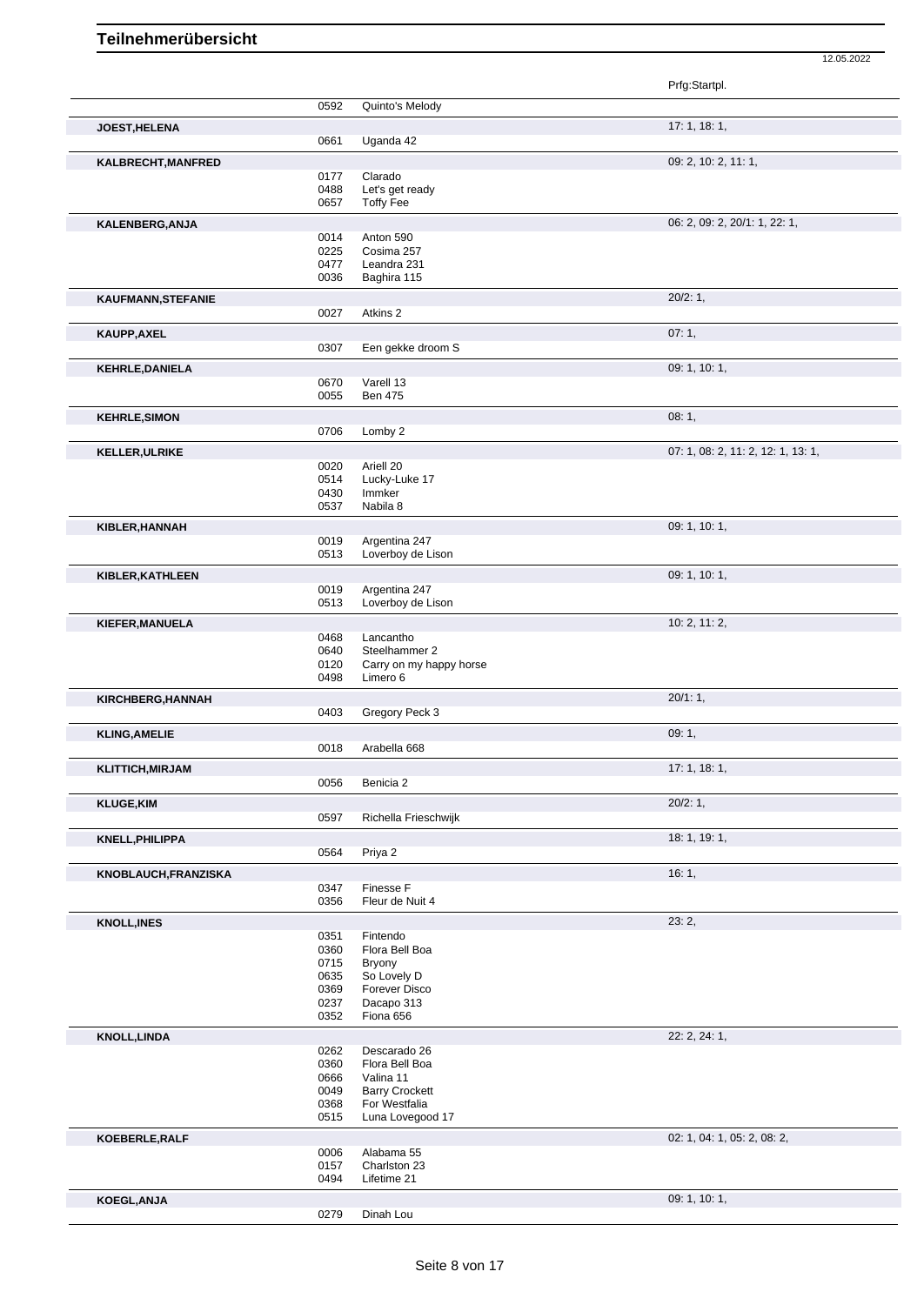|                           |              |                                    | Prfg:Startpl.                             |
|---------------------------|--------------|------------------------------------|-------------------------------------------|
| KOHLER, NELLY             |              |                                    | 20/2: 2, 21/2: 2,                         |
|                           | 0628         | Sierra 105                         |                                           |
|                           | 0378         | Franzel 6                          |                                           |
|                           | 0362         | Fontalora                          |                                           |
| KOHLER, NICOLE            |              |                                    | 16: 2, 17: 2, 18: 1, 23: 1, 24: 1,        |
|                           | 0628         | Sierra 105                         |                                           |
|                           | 0378         | Franzel 6                          |                                           |
|                           | 0362         | Fontalora                          |                                           |
|                           | 0321         | Fayette 39                         |                                           |
|                           | 0381<br>0339 | Fred Feuerstein 58<br>Feuertanz 27 |                                           |
|                           | 0320         | Fantasia 148                       |                                           |
|                           |              |                                    |                                           |
| KOPPMANN, JEANNINE        |              |                                    | 20/2:1,                                   |
|                           | 0234         | D'Artagnan 213                     |                                           |
| KOVACIC, CORINA           |              |                                    | 09: 1, 10: 2, 12: 1,                      |
|                           | 0466         | Lalahari                           |                                           |
|                           | 0588         | Quintana Blue                      |                                           |
|                           | 0075         | Cadillac Jack 8                    |                                           |
| <b>KRAUT, ANGELA</b>      |              |                                    | 16:1,                                     |
|                           | 0627         | Shiraz 31                          |                                           |
|                           |              |                                    | 19: 1, 20/2: 1, 21/1: 1,                  |
| KUEPFER, CARMEN           | 0680         | Weltschneider                      |                                           |
|                           |              |                                    |                                           |
| KULMUS, WOLFGANG          |              |                                    | 09: 2, 10: 2,                             |
|                           | 0217         | Cornet's Clueso                    |                                           |
|                           | 0469         | Lasco 42                           |                                           |
| <b>KUNZE, RAMONA</b>      |              |                                    | 01: 1, 02: 1, 04: 1, 05: 2, 06: 2, 08: 2, |
|                           | 0675         | Viva 50                            |                                           |
|                           | 0169         | Chilli Girl 2                      |                                           |
|                           | 0170         | Chirac 31                          |                                           |
| <b>KUON, DAVID</b>        |              |                                    | 12:1,                                     |
|                           | 0523         | Melchior 38                        |                                           |
|                           | 0522         | MC Laren - Tren                    |                                           |
|                           |              |                                    | 19: 1, 20/2: 1,                           |
| <b>LEICHT, THERESIA</b>   | 0528         | Miraculix 28                       |                                           |
|                           | 0331         | Felicia 98                         |                                           |
|                           |              |                                    |                                           |
| LEITZ, JULIANE            |              |                                    | 06: 1, 12: 1,                             |
|                           | 0145         | Cenani 2                           |                                           |
|                           | 0558         | PBM Diastino Nuovo Inizio          |                                           |
| <b>LIEMEN, SELINA</b>     |              |                                    | 20/2:1,                                   |
|                           | 0688         | Zapato 2                           |                                           |
| LOCHMANN, LARA MARGAUX    |              |                                    | 16:1,                                     |
|                           | 0701         | Adoro 9                            |                                           |
|                           |              |                                    |                                           |
| <b>LOTT, MELANIE</b>      | 0593         | Quite Great                        | 14: 1, 15: 1,                             |
|                           |              |                                    |                                           |
| LUDY, JULIANA             |              |                                    | 21/2: 1,                                  |
|                           | 0576         | Quebe de Martini                   |                                           |
| <b>MAELICKE, MICHAEL</b>  |              |                                    | 06: 1, 09: 1,                             |
|                           | 0070         | C-Conabis                          |                                           |
|                           |              |                                    | 04: 2, 06: 2, 14: 1, 15: 1,               |
| <b>MAGER, MAXIMILIANE</b> | 0483         | Leonie S 3                         |                                           |
|                           | 0121         | Casaleezza M                       |                                           |
|                           | 0440         | Kacento                            |                                           |
|                           |              |                                    |                                           |
| <b>MAIER, BENJAMIN</b>    |              |                                    | 14: 1, 15: 1,                             |
|                           | 0441         | Kacy Jones<br>Tingeling 3          |                                           |
|                           | 0655<br>0415 | Heathrow's Lola                    |                                           |
|                           |              |                                    |                                           |
| <b>MAIER, CHRISTINA</b>   |              |                                    | 12: 1, 22: 1,                             |
|                           | 0655         | Tingeling 3                        |                                           |
|                           | 0415         | Heathrow's Lola                    |                                           |
| <b>MANTZ, FRANZISKA</b>   |              |                                    | 11:1,                                     |
|                           | 0707         | Lascara 15                         |                                           |
|                           |              |                                    | 12:1,                                     |
| <b>MARMOR, JULIANE</b>    | 0228         | <b>Crispy Cookie</b>               |                                           |
|                           |              |                                    |                                           |
| <b>MATYAS, SONJA</b>      |              |                                    | 01: 1, 02: 1, 04: 1, 08: 1, 12: 1, 13: 1, |
|                           |              |                                    | 14:1,                                     |
|                           | 0100         | Capri H                            |                                           |
|                           | 0160         | Chase 5                            |                                           |
|                           | 0532         | Mogli 447                          |                                           |
| <b>MAUCHER, BIRGIT</b>    |              |                                    | 21/1:1,                                   |
|                           | 0411         | Havanna 154                        |                                           |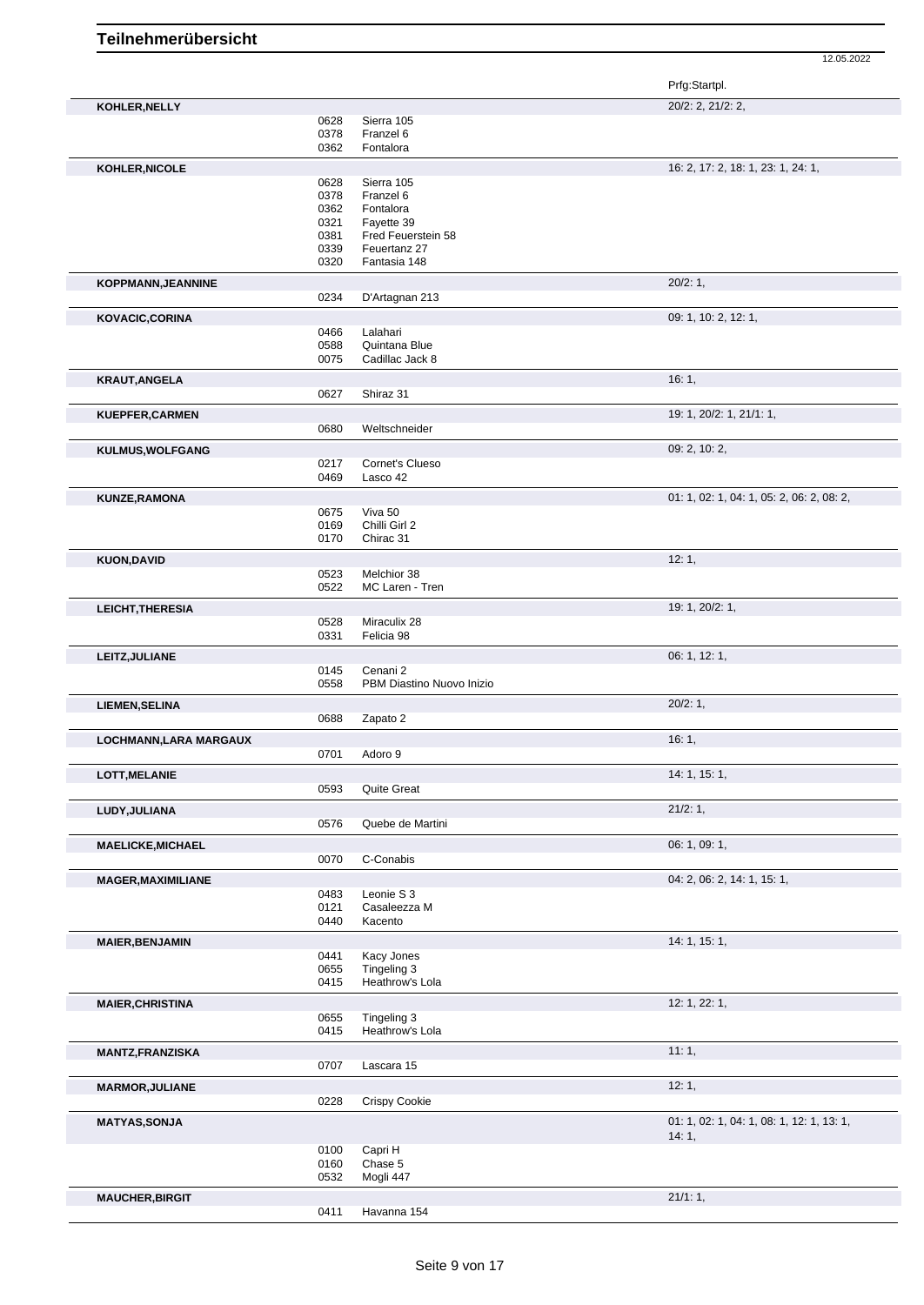|                                   |              |                                   | 12.05.2022                         |
|-----------------------------------|--------------|-----------------------------------|------------------------------------|
|                                   |              |                                   | Prfg:Startpl.                      |
| <b>MAUCHER, ERWIN</b>             |              |                                   | 11: 1, 21/1: 1,                    |
|                                   | 0637         | Sotschi 12                        |                                    |
|                                   | 0171         | Ciao Bella 18                     |                                    |
| <b>MAUCHER, MONIKA</b>            |              |                                   | 20/1: 1, 21/1: 1,                  |
|                                   | 0529         | Miss Malou 4                      |                                    |
|                                   |              |                                   |                                    |
| <b>MAYER, JANINA</b>              |              | Franki K                          | 18: 1, 19: 1,                      |
|                                   | 0376<br>0258 | Decento 4                         |                                    |
|                                   |              |                                   |                                    |
| <b>MAYER, LUISA</b>               |              |                                   | 20/1: 1, 21/2: 1,                  |
|                                   | 0625         | Sharina 39                        |                                    |
| <b>MAYER, PASCAL</b>              |              |                                   | 09: 1, 10: 1,                      |
|                                   | 0542         | Napoleon 488                      |                                    |
|                                   | 0392         | Gatsby 174                        |                                    |
| <b>MAYER, TOBIAS</b>              |              |                                   | 09: 1, 14: 1,                      |
|                                   | 0222         | Cortina's Classico                |                                    |
| <b>MAYER, TOBIAS</b>              |              |                                   | 09: 1, 10: 1,                      |
|                                   | 0542         | Napoleon 488                      |                                    |
|                                   | 0392         | Gatsby 174                        |                                    |
| <b>MAYERFOELS, CHRISTINA</b>      |              |                                   | 18: 1, 19: 1, 20/2: 1,             |
|                                   | 0629         | Sir Allerer                       |                                    |
|                                   |              |                                   |                                    |
| <b>MAYERFOELS, VICTORIA</b>       | 0621         | Schneewitchen 36                  | 22:1,                              |
|                                   |              |                                   |                                    |
| <b>MEISWINKEL, KRISTIN NADINE</b> |              |                                   | 21/1: 1, 22: 1,                    |
|                                   | 0318         | Express Risk and Fun              |                                    |
| <b>MICHELBERGER, INES</b>         |              |                                   | 18:1,                              |
|                                   | 0393         | Gesine Timor                      |                                    |
| <b>MINKIEWICZ, WERONIKA</b>       |              |                                   | 01: 2, 04: 1, 06: 2, 08: 2,        |
|                                   | 0710         | Chocolate Blue 4                  |                                    |
|                                   | 0711         | Calibaro VA                       |                                    |
|                                   | 0712         | Don Patrick 3                     |                                    |
|                                   | 0713         | Carimar FVE                       |                                    |
| <b>MUELLER, EVA MARIE</b>         |              |                                   | 09: 1, 12: 1, 13: 1, 14: 1,        |
|                                   | 0428         | Imad'Or van'T Goedleven           |                                    |
|                                   | 0289         | Dominus Z                         |                                    |
| <b>MUELLER, HANNAH KATHARINA</b>  |              |                                   | 01: 1, 04: 1, 05: 2, 06: 2, 07: 2, |
|                                   | 0111         | Carina 556                        |                                    |
|                                   | 0407         | Happy 175                         |                                    |
| <b>MUELLER, KONRAD</b>            |              |                                   | 16:1,                              |
|                                   | 0508         | Lord Nelson 58                    |                                    |
|                                   |              |                                   |                                    |
| <b>MUELLER, LENA</b>              | 0583         | Quiet Please S                    | 07: 2, 09: 2, 13: 1, 14: 1,        |
|                                   | 0117         | Carrick 23                        |                                    |
|                                   | 0239         | Daily Sunshine 29                 |                                    |
|                                   |              |                                   |                                    |
| NEFF, JENNY                       | 0210         | Copacabana H                      | 21/2:1,                            |
|                                   | 0298         | Donna Klara 16                    |                                    |
|                                   | 0136         | Cayalino 2                        |                                    |
| <b>NESSENSOHN, PAULINE</b>        |              |                                   | 10: 2, 14: 1,                      |
|                                   | 0464         | Lady Lou Lou 4                    |                                    |
|                                   | 0189         | Coeur de Fleur 3                  |                                    |
|                                   |              |                                   | 20/1:1,                            |
| NEUHAUS, PAULA                    | 0102         | Captain Jack 76                   |                                    |
|                                   |              |                                   |                                    |
| <b>NIESS, AMELIE</b>              |              |                                   | 10:1,                              |
|                                   | 0214         | Coraya 2                          |                                    |
|                                   | 0186<br>0602 | Coco Chanel 136<br>Romance of Red |                                    |
|                                   | 0129         | Cassitus                          |                                    |
|                                   | 0382         | Frido 36                          |                                    |
|                                   | 0375         | Francesca 68                      |                                    |
| <b>NIESS,LEONIE</b>               |              |                                   | 10:1,                              |
|                                   | 0214         | Coraya 2                          |                                    |
|                                   | 0186         | Coco Chanel 136                   |                                    |
|                                   | 0602         | Romance of Red                    |                                    |
|                                   | 0129         | Cassitus                          |                                    |
|                                   | 0382         | Frido 36                          |                                    |
|                                   | 0375         | Francesca 68                      |                                    |
| <b>NOLD, HANNA</b>                |              |                                   | 09: 1, 10: 1,                      |
|                                   | 0610         | Rubina 344                        |                                    |
| <b>OETTLIN, SASKIA</b>            |              |                                   | 20/1: 1, 21/2: 1,                  |
|                                   | 0470         | Lascona 3                         |                                    |
|                                   |              |                                   |                                    |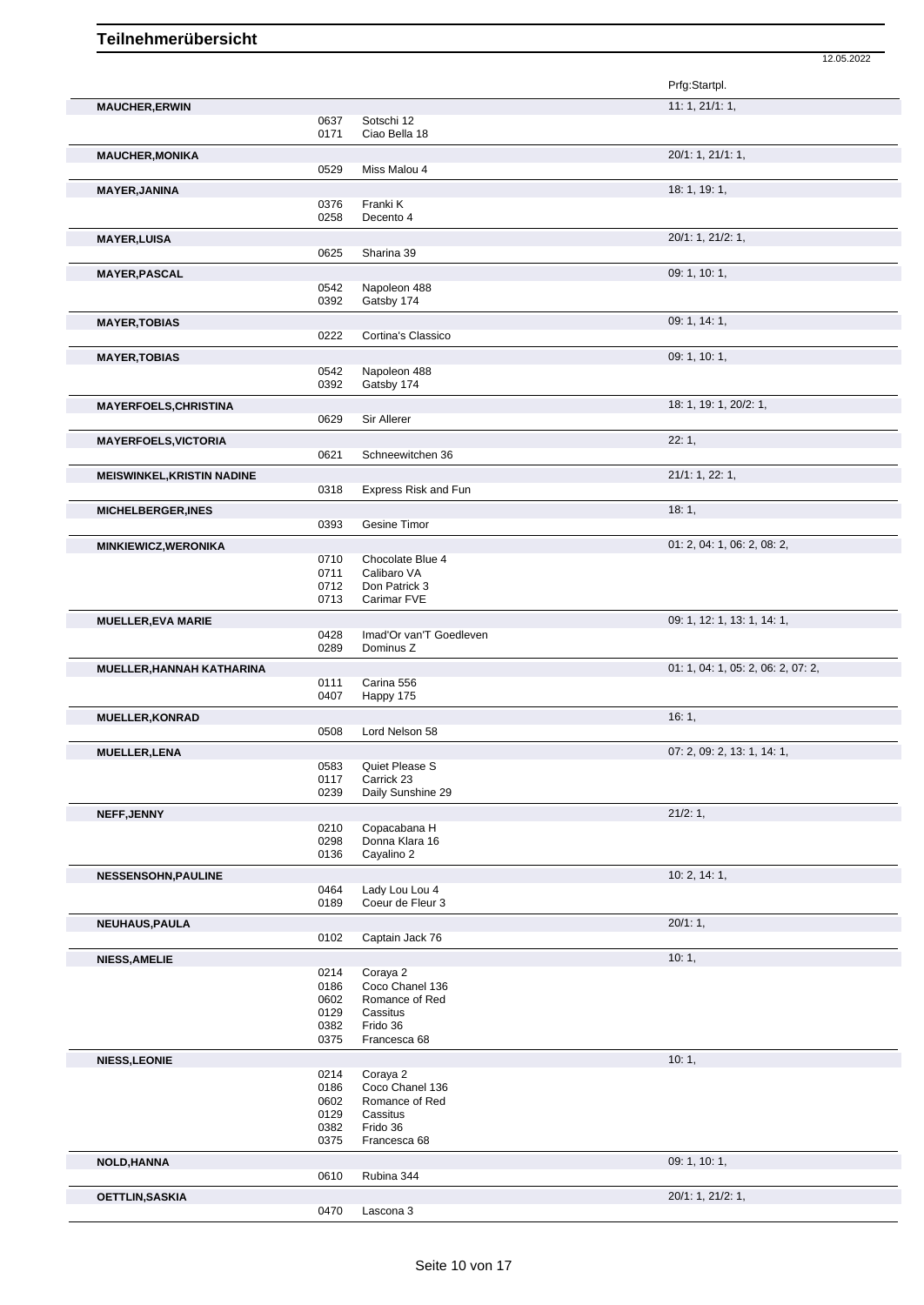|                       |              |                                        | 12.05.2022                                |
|-----------------------|--------------|----------------------------------------|-------------------------------------------|
|                       |              |                                        | Prfg:Startpl.                             |
| OGGER, KATHARINA      |              |                                        | 09: 1, 10: 1,                             |
|                       | 0059         | Big Ben 137                            |                                           |
| <b>ONG, KATRIN</b>    |              |                                        | 17: 1, 18: 1,                             |
|                       | 0659         | Toscana 137                            |                                           |
| OREL, PAUL            |              |                                        | 11: 1, 13: 1, 24: 1,                      |
|                       | 0349<br>0342 | Finesty<br>Fidiboo                     |                                           |
|                       |              |                                        | 09:1,                                     |
| <b>OTT, EILEEN</b>    | 0575         | Quattro's Girl                         |                                           |
|                       | 0612         | Rubino 84                              |                                           |
|                       | 0144         | Celsea 3                               |                                           |
|                       | 0212<br>0211 | Cora 682                               |                                           |
|                       |              | Copilot 24                             |                                           |
| OTT, ISABEL           | 0700         | Le Black Beauty                        | 19: 1, 20/1: 1,                           |
|                       |              |                                        |                                           |
| OTT, SARAH CHIARA     | 0005         | Afterglow                              | 05: 1, 07: 2, 08: 2,                      |
|                       | 0504         | Londocento                             |                                           |
|                       | 0505         | London's Centoona                      |                                           |
|                       | 0632         | <b>SMA Disney</b>                      |                                           |
| OTT, YVONNE           |              |                                        | 12: 1, 13: 1, 14: 1, 15: 1,               |
|                       | 0612         | Rubino 84                              |                                           |
|                       | 0236<br>0144 | Daaje<br>Celsea 3                      |                                           |
|                       | 0212         | Cora 682                               |                                           |
|                       | 0211         | Copilot 24                             |                                           |
| PAPE,CONSTANZE        |              |                                        | 01: 1, 04: 1, 05: 1, 12: 2, 13: 1, 14: 1, |
|                       | 0182         | Cnusper                                |                                           |
|                       | 0123<br>0359 | Casalou<br>Floor H                     |                                           |
|                       |              |                                        |                                           |
| PAUL, ALEXANDRA       | 0165         | Chelsy 31                              | 09: 2, 14: 1, 15: 1,                      |
|                       | 0024         | <b>ASG Darcy</b>                       |                                           |
|                       | 0025         | ASG Kaylee                             |                                           |
| PAUL, STEFANIE        |              |                                        | 01: 2, 02: 2, 03: 1, 04: 3, 05: 2, 06: 2, |
|                       |              |                                        | 08: 2, 12: 2, 13: 2, 14: 2, 15: 1,        |
|                       | 0259         | Delilah 52                             |                                           |
|                       | 0693<br>0038 | ZZ Top 12<br>Balbina 18                |                                           |
|                       | 0493         | Levino 32                              |                                           |
|                       | 0510         | Lordin 3                               |                                           |
|                       | 0550         | Nordlicht 64                           |                                           |
|                       | 0718         | Ride smart Zoran                       |                                           |
|                       | 0255<br>0066 | Daytona V<br>Boom Boom Pow Obolensky   |                                           |
|                       | 0147         | Chaccero                               |                                           |
|                       | 0689         | Zara White                             |                                           |
|                       | 0090         | Camiro W                               |                                           |
|                       | 0251         | Dark Chocolate I                       |                                           |
|                       | 0435<br>0448 | Jablonska<br>Kensington F              |                                           |
|                       | 0163         | Cheeky Charly Z                        |                                           |
|                       | 0456         | L'Amour Toujours VDP                   |                                           |
|                       | 0561         | Pipistrello Da Quinta                  |                                           |
|                       | 0467         | Lambrusco 61                           |                                           |
|                       | 0299<br>0099 | Donna Z 5<br>Capitaine de Diamant MK Z |                                           |
| PAULUS, CLAUDIA       |              |                                        | 11:1,                                     |
|                       | 0227         | Covex                                  |                                           |
|                       | 0086         | Calle Cool P                           |                                           |
|                       | 0199         | Conne P                                |                                           |
| <b>PAULUS, SIMONE</b> |              |                                        | 10:2,                                     |
|                       | 0227<br>0040 | Covex<br>Baloucar                      |                                           |
|                       | 0086         | Calle Cool P                           |                                           |
|                       | 0199         | Conne P                                |                                           |
|                       |              |                                        |                                           |
|                       | 0231         | Cuiabana                               |                                           |
|                       |              |                                        | 11:2,                                     |
|                       | 0227         | Covex                                  |                                           |
| PAULUS, ULRICH        | 0040         | Baloucar                               |                                           |
|                       | 0086         | Calle Cool P                           |                                           |
|                       | 0199<br>0231 | Conne P<br>Cuiabana                    |                                           |
|                       |              |                                        | 17: 1, 18: 1,                             |
| PECHA, JESSICA        | 0604         | Rosenduft 6                            |                                           |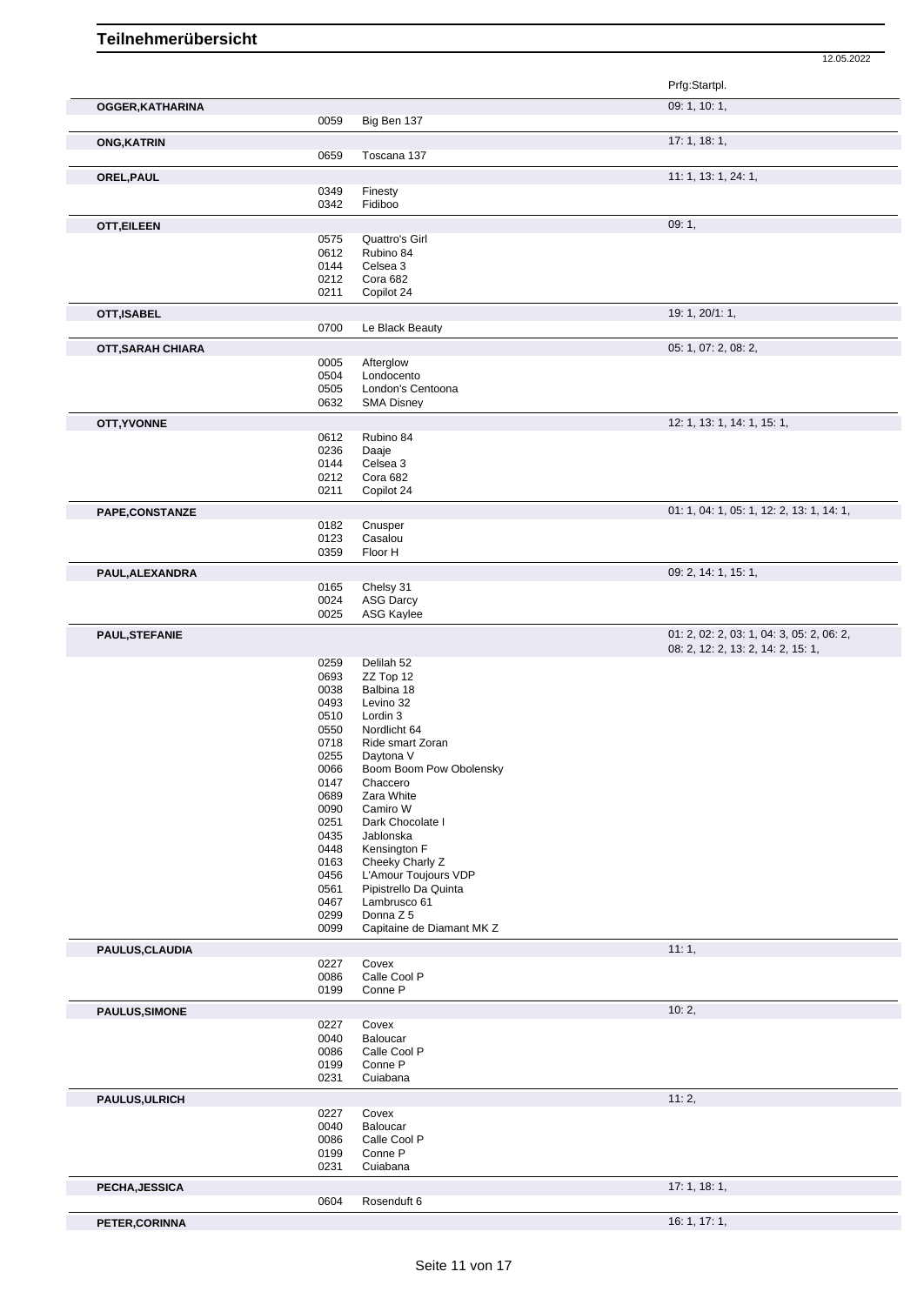|                            |              |                              | Prfg:Startpl.                             |
|----------------------------|--------------|------------------------------|-------------------------------------------|
|                            | 0609         | Royal Universe               |                                           |
|                            | 0525         | Midnight Lady 60             |                                           |
| PFEIFFER, RONJA            |              |                              | 20/1: 1, 21/1: 2,                         |
|                            | 0358         | Floggensee's Glücksbringer   |                                           |
|                            | 0221         | Cortina 246                  |                                           |
| PODIEBRAD, ISABEL          |              |                              | 10:1,                                     |
|                            | 0478         | Legolas van de Sluishoeve    |                                           |
| POPP, LOUISA               |              |                              | 18: 1, 19: 1, 20/2: 1, 22: 1,             |
|                            | 0013         | Annabelle 133                |                                           |
|                            | 0248         | Dantico 2                    |                                           |
| PRASSER, JANA              |              |                              | 19:1,                                     |
|                            | 0268         | Di Diva                      |                                           |
|                            | 0281         | Diofeh                       |                                           |
| PUETTMER, PETRA            |              |                              | 11:2,                                     |
|                            | 0091         | Campino H 2                  |                                           |
|                            | 0116<br>0533 | Carpe Diem 52<br>Montecore 8 |                                           |
|                            |              |                              |                                           |
| <b>PUETTMER,UWE</b>        |              |                              | 11:1,                                     |
|                            | 0116         | Carpe Diem 52                |                                           |
| RAUCH, FELICITAS           |              |                              | 21/1:1,                                   |
|                            | 0017         | Aquitano 11                  |                                           |
| REISACHER, CARLOTTA        |              |                              | 06: 1, 07: 1,                             |
|                            | 0265         | Destony M                    |                                           |
|                            | 0122         | Casall 17                    |                                           |
| REISCH, LOUISA             |              |                              | 16: 1, 17: 1, 18: 2, 19: 1,               |
|                            | 0277         | Diego 431                    |                                           |
|                            | 0045         | Bandol 3                     |                                           |
| <b>REISCH, NOELLE</b>      |              |                              | 21/2:1,                                   |
|                            | 0297         | Donna Klara 13               |                                           |
|                            | 0479         | Leilana                      |                                           |
| <b>REMSCH,LEONIE</b>       |              |                              | 09: 1, 10: 1, 12: 1,                      |
|                            | 0166         | Cherry Blossom 4             |                                           |
|                            | 0717         | Championnesse de la coeur    |                                           |
| RENNWANZ, LARS             |              |                              | 09: 1, 10: 1,                             |
|                            | 0079         | Calano 8                     |                                           |
| <b>RENTSCHLER, JOHANNA</b> |              |                              | 18: 1, 19: 1, 20/2: 1,                    |
|                            | 0678         | Waitano 6                    |                                           |
| <b>RESTLE, KATRIN</b>      |              |                              | 10:1,                                     |
|                            | 0142         | Celestino 22                 |                                           |
| RETTICH, JOHANNA           |              |                              | 20/1: 1, 21/2: 1,                         |
|                            | 0245         | Dangerous Lady               |                                           |
| RETTICH, JOSEF             |              |                              | 18: 1, 19: 1, 20/1: 1,                    |
|                            | 0292         | Don King 12                  |                                           |
| <b>RIEF, MYRIAM</b>        |              |                              | 10:1,                                     |
|                            | 0198         | Condee vom Wilhelmshof       |                                           |
|                            |              |                              | 08: 1, 09: 1,                             |
| <b>RIEKER, ALINA</b>       | 0080         | Calgary 89                   |                                           |
|                            | 0274         | Diamonique Z                 |                                           |
| RIMMEL, PETRA              |              |                              | 24:1,                                     |
|                            | 0410         | Hatari R                     |                                           |
|                            |              |                              |                                           |
| <b>RIST, TOBIAS</b>        | 0128         | Cassidy 36                   | 01: 2, 02: 2, 04: 1, 05: 1, 12: 1, 13: 1, |
|                            | 0012         | Amiros 3                     |                                           |
|                            | 0648         | Sunrise 181                  |                                           |
|                            | 0230         | Crümel Sam                   |                                           |
|                            | 0130         | Castana 15                   |                                           |
|                            | 0044<br>0656 | Bandito 67<br>Tobacco 4      |                                           |
|                            | 0486         | Lescuria                     |                                           |
|                            | 0551         | Nunette                      |                                           |
| RITTELMANN, CHRISTIAN      |              |                              | 07: 1, 09: 1,                             |
|                            | 0219         | Corona 112                   |                                           |
|                            |              |                              | 10: 1, 11: 1,                             |
| RITTELMANN, HANS-PETER     | 0667         | Valparice                    |                                           |
|                            |              |                              |                                           |
| <b>RODI,LEA</b>            |              |                              | 12: 2, 13: 1, 14: 2,                      |
|                            | 0481<br>0150 | Lennox 451<br>Chamano 6      |                                           |
|                            | 0278         | Digeno Dinken                |                                           |
| <b>ROESCH, BERND</b>       |              |                              | 09:2,                                     |
|                            | 0480         | Lennox 433                   |                                           |
|                            |              |                              |                                           |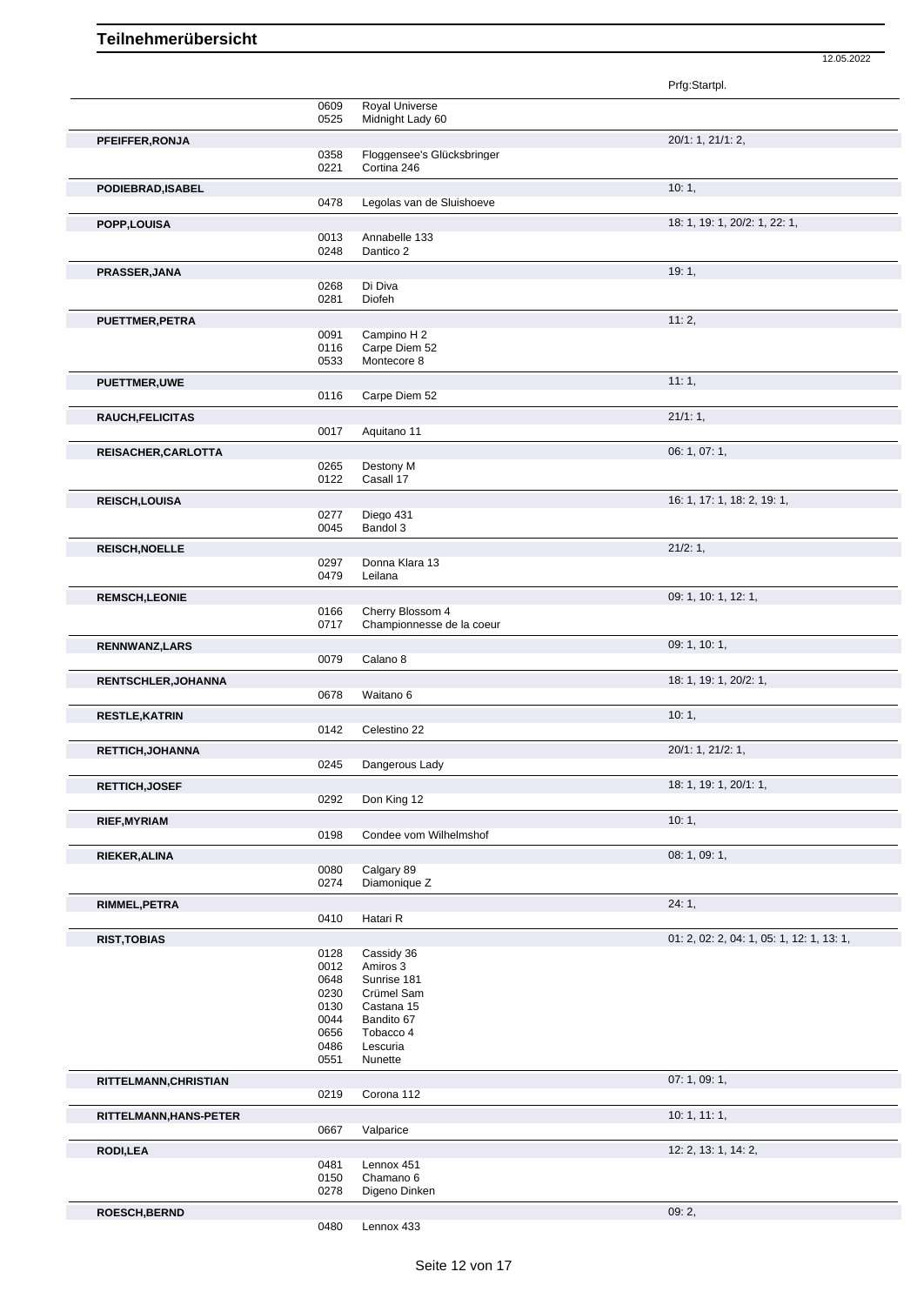|                                      |              |                                       | Prfg:Startpl.                             |
|--------------------------------------|--------------|---------------------------------------|-------------------------------------------|
|                                      | 0196         | Concillio                             |                                           |
| ROMANO, TANJA                        |              |                                       | 03: 2, 05: 2, 06: 2,                      |
|                                      | 0232         | Curly Ann                             |                                           |
|                                      | 0081         | Calida 81                             |                                           |
|                                      | 0134         | Caveman TR                            |                                           |
|                                      | 0151         | Champ of Class 10                     |                                           |
| ROTH, CHRISTIAN                      |              |                                       | 07: 1, 09: 1, 15: 1,                      |
|                                      | 0473         | Layla 50                              |                                           |
|                                      | 0512         | Louisiana 168                         |                                           |
| RUEESCH, CHIARA                      |              |                                       | 16:1,                                     |
|                                      | 0615         | San Bernardo                          |                                           |
|                                      | 0355         | First Finesse VEC                     |                                           |
|                                      | 0023         | Aron 297                              |                                           |
| <b>RUNDEL, MARC</b>                  |              |                                       | 05: 1, 07: 1, 08: 1,                      |
|                                      | 0071         | Cabalero 13                           |                                           |
|                                      | 0538         | Nabucco 121                           |                                           |
| <b>RUNDEL, RALF</b>                  |              |                                       | 04: 2, 06: 2, 14: 1,                      |
|                                      | 0671         | Vaya de la Pomme                      |                                           |
|                                      | 0556         | Paco Blue van't Breezerhof            |                                           |
|                                      | 0549         | Nice Behaviour                        |                                           |
| SAILER, KATJA                        |              |                                       | 14:1,                                     |
|                                      | 0001         | A-Cenello Blue                        |                                           |
|                                      | 0133         | Cathleen 43                           |                                           |
|                                      | 0420         | High Five 19                          |                                           |
|                                      | 0562<br>0565 | Pocahontas' Berlin<br>Qiwi van Baublo |                                           |
|                                      | 0085         | Callaghan 6                           |                                           |
|                                      |              |                                       |                                           |
| <b>SAILER, LAURA</b>                 |              |                                       | 07:1, 12:1,                               |
|                                      | 0643<br>0546 | Straviata<br>Nea's Seven K            |                                           |
|                                      | 0544         | Nea's Carola                          |                                           |
|                                      | 0401         | Gogo Fiona                            |                                           |
|                                      | 0545         | Nea's Chance                          |                                           |
|                                      | 0138         | Cayman S 3                            |                                           |
| <b>SAILER, LILIAN</b>                |              |                                       | 07:2,08:2,                                |
|                                      | 0643         | Straviata                             |                                           |
|                                      | 0546         | Nea's Seven K                         |                                           |
|                                      | 0544         | Nea's Carola                          |                                           |
|                                      | 0401         | Gogo Fiona                            |                                           |
|                                      | 0545         | Nea's Chance                          |                                           |
|                                      | 0138         | Cayman S 3                            |                                           |
| SATTELBERGER, HILDEGARD              |              |                                       | 19: 1, 20/2: 2, 24: 1,                    |
|                                      | 0682         | Willyam Wallace                       |                                           |
|                                      | 0333         | Feliziano 6                           |                                           |
| <b>SCHAUDT, JASMIN</b>               |              |                                       | 16: 1, 17: 1, 23: 1, 24: 1,               |
|                                      | 0511         | Louane 3                              |                                           |
|                                      | 0520         | Matondo                               |                                           |
|                                      | 0622         | Secretariat 3                         |                                           |
|                                      | 0406         | Hallam Foe                            |                                           |
| <b>SCHEUNEMANN, KATHRIN</b>          |              |                                       | 10: 1, 21/1: 1,                           |
|                                      | 0106         | Caramia 58                            |                                           |
|                                      | 0580         | Quentino 39                           |                                           |
| <b>SCHIED DR., MIRELLE CHRISTINE</b> |              |                                       | 22:1,                                     |
|                                      | 0370         | Formidable S                          |                                           |
| <b>SCHIEFER, STEFANIE</b>            |              |                                       | 20/1:1,                                   |
|                                      | 0605         | Rovereto L                            |                                           |
| <b>SCHIESSL, CARINA</b>              |              |                                       | 14:1,                                     |
|                                      | 0132         | Catch as Catch can RL                 |                                           |
|                                      |              |                                       |                                           |
| <b>SCHILLING, MARIE-THERES</b>       |              |                                       | 05: 1, 06: 1, 08: 1, 12: 1, 14: 1,        |
|                                      | 0093         | Candela 67                            |                                           |
| <b>SCHLAICH, SINA</b>                |              |                                       | 18:2,                                     |
|                                      | 0250         | Daquiro                               |                                           |
|                                      | 0436         | Jamiro MZ                             |                                           |
| <b>SCHLEKER, ELKE</b>                |              |                                       | 07:1,09:1,                                |
|                                      | 0058         | Bernstein 122                         |                                           |
| <b>SCHMID, ANNA</b>                  |              |                                       | 20/2:1,                                   |
|                                      | 0175         | Cinzano 79                            |                                           |
|                                      |              |                                       |                                           |
| <b>SCHMITT, MARTINA</b>              |              |                                       | 19: 1, 20/1: 1,                           |
|                                      | 0619         | Santino 132                           |                                           |
| <b>SCHMUCK,EDWIN</b>                 |              |                                       | 01: 3, 02: 3, 03: 1, 04: 2, 05: 2, 06: 2, |
|                                      |              |                                       | 08: 2, 12: 2, 14: 2, 15: 2,               |

Contagobet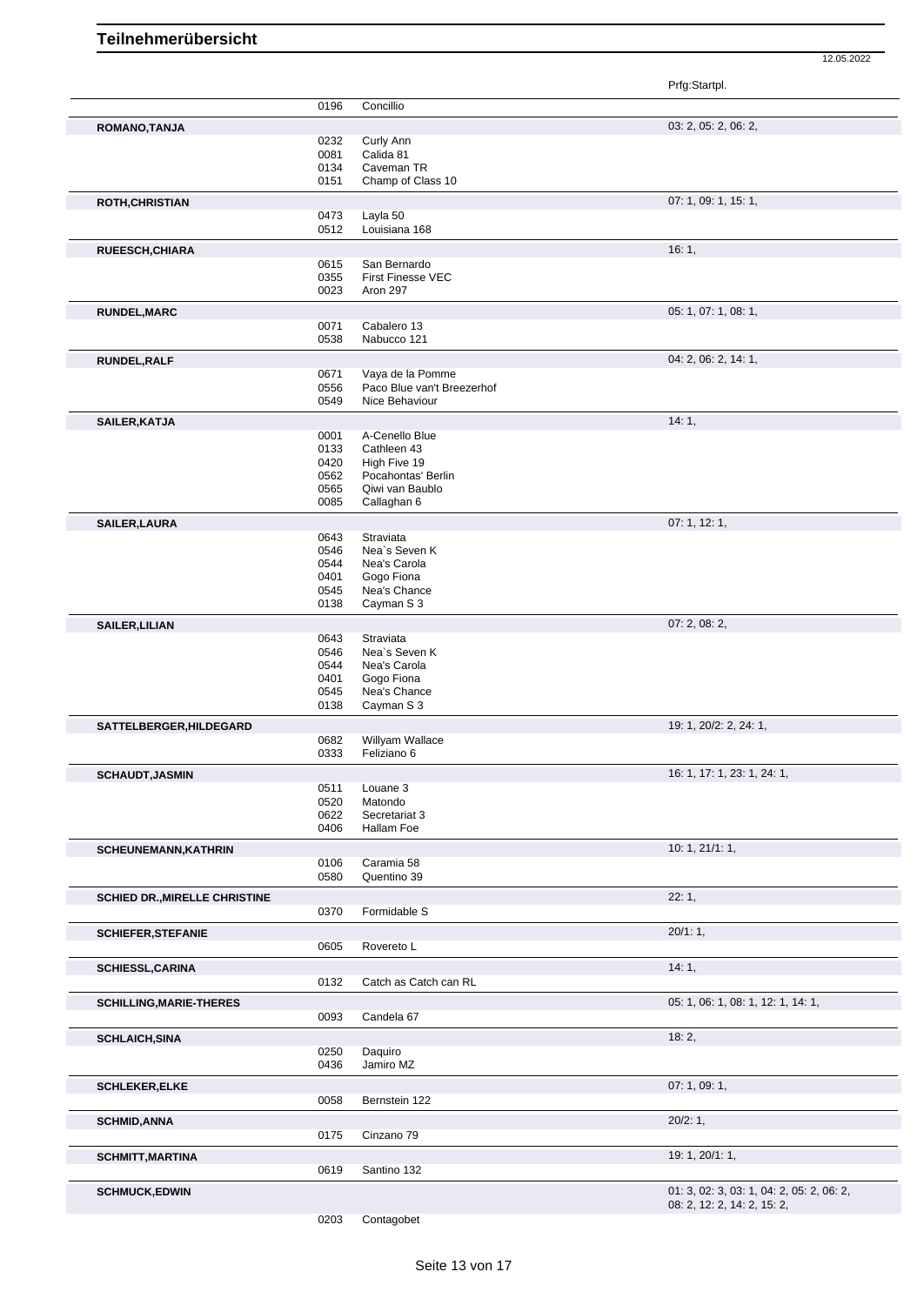Prfg:Startpl.

|                                | 0587<br>0218<br>0179<br>0178<br>0311<br>0131<br>0617<br>0585<br>0568<br>0140<br>0183<br>0159<br>0051<br>0042<br>0413<br>0530<br>0502 | Quintana 68<br>Cornet's Matcho R<br>Clinturo<br>Classic Babe S<br><b>Elvis Forever</b><br>Catalou<br>Sancodex<br>Quin Win 2<br>Quanda 10<br>Ce si bône<br>Cobain 14<br>Charmeur 495<br>Be Happy Liberte<br><b>Baltic Rose</b><br>Headhunter 5<br>Mistral 212<br>Loli Coeur Field |                                           |
|--------------------------------|--------------------------------------------------------------------------------------------------------------------------------------|----------------------------------------------------------------------------------------------------------------------------------------------------------------------------------------------------------------------------------------------------------------------------------|-------------------------------------------|
| <b>SCHNEIDER, ANJA</b>         |                                                                                                                                      |                                                                                                                                                                                                                                                                                  | 16: 1, 17: 1, 18: 1,                      |
|                                | 0346                                                                                                                                 | Finessa 37                                                                                                                                                                                                                                                                       |                                           |
| <b>SCHNEIDER, SOPHIA</b>       |                                                                                                                                      |                                                                                                                                                                                                                                                                                  | 10:2,                                     |
|                                | 0083                                                                                                                                 | Call me Charlie                                                                                                                                                                                                                                                                  |                                           |
|                                | 0418<br>0563                                                                                                                         | Hex-Hex<br>Prittchard                                                                                                                                                                                                                                                            |                                           |
|                                |                                                                                                                                      |                                                                                                                                                                                                                                                                                  |                                           |
| SCHOELLHORN, ANJA              | 0472                                                                                                                                 | Lavenia 6                                                                                                                                                                                                                                                                        | 20/1: 1, 22: 1,                           |
|                                | 0200                                                                                                                                 | Conner 77                                                                                                                                                                                                                                                                        |                                           |
|                                |                                                                                                                                      |                                                                                                                                                                                                                                                                                  | 03: 1, 06: 1, 15: 1,                      |
| SCHOENWEILER, FRANZISKA        | 0662                                                                                                                                 | Uri 19                                                                                                                                                                                                                                                                           |                                           |
|                                | 0156                                                                                                                                 | Charlie Harper 2                                                                                                                                                                                                                                                                 |                                           |
| <b>SCHRAMM,CORINNA</b>         |                                                                                                                                      |                                                                                                                                                                                                                                                                                  | 20/1:1,                                   |
|                                | 0591                                                                                                                                 | Quinto 98                                                                                                                                                                                                                                                                        |                                           |
| <b>SCHREGLE, LINDA</b>         |                                                                                                                                      |                                                                                                                                                                                                                                                                                  | 09: 1, 14: 1,                             |
|                                | 0365                                                                                                                                 | For Fun 32                                                                                                                                                                                                                                                                       |                                           |
|                                | 0057                                                                                                                                 | Bernardo 18                                                                                                                                                                                                                                                                      |                                           |
| <b>SCHULTA, NATHALIE</b>       |                                                                                                                                      |                                                                                                                                                                                                                                                                                  | 02: 1, 05: 1,                             |
|                                | 0418                                                                                                                                 | Hex-Hex                                                                                                                                                                                                                                                                          |                                           |
|                                | 0385<br>0563                                                                                                                         | Fuego de la Vida<br>Prittchard                                                                                                                                                                                                                                                   |                                           |
|                                |                                                                                                                                      |                                                                                                                                                                                                                                                                                  |                                           |
| <b>SCHULZ, MIRIAM</b>          | 0290                                                                                                                                 |                                                                                                                                                                                                                                                                                  | 20/2:2,                                   |
|                                | 0595                                                                                                                                 | Domprinc-M<br>Rainstar M 2                                                                                                                                                                                                                                                       |                                           |
| <b>SCHWARZ, CAROLIN</b>        |                                                                                                                                      |                                                                                                                                                                                                                                                                                  | 20/2:1,                                   |
|                                | 0026                                                                                                                                 | Atif 3                                                                                                                                                                                                                                                                           |                                           |
|                                |                                                                                                                                      |                                                                                                                                                                                                                                                                                  | 04: 1, 06: 2, 08: 1, 12: 1, 14: 1, 18: 1, |
| <b>SCHWARZ, RAPHAEL TIZIAN</b> |                                                                                                                                      |                                                                                                                                                                                                                                                                                  | 23:1,                                     |
|                                | 0427<br>0033<br>0506<br>0270<br>0676                                                                                                 | Ilario 2<br>Baby Balou S<br>Lord Brasco W<br>Diablesse du Banney W<br>Viva Valenciano                                                                                                                                                                                            |                                           |
| <b>SCHWEIZER, MELANIE</b>      | 0616                                                                                                                                 | San Fredo K                                                                                                                                                                                                                                                                      | 17:1,                                     |
| SEIDEL, LISA                   |                                                                                                                                      |                                                                                                                                                                                                                                                                                  | 10: 1, 12: 2,                             |
|                                | 0094                                                                                                                                 | Candela S                                                                                                                                                                                                                                                                        |                                           |
|                                | 0499<br>0205                                                                                                                         | Little Queen 30<br>Cool Girl 10                                                                                                                                                                                                                                                  |                                           |
|                                |                                                                                                                                      |                                                                                                                                                                                                                                                                                  |                                           |
| SEIDEL, STEFANIE               | 0708                                                                                                                                 | Chasilvio                                                                                                                                                                                                                                                                        | 10:1,                                     |
|                                |                                                                                                                                      |                                                                                                                                                                                                                                                                                  |                                           |
| <b>SEITZ, JOHANNES</b>         | 0115                                                                                                                                 | Carlson 145                                                                                                                                                                                                                                                                      | 11:1,                                     |
|                                |                                                                                                                                      |                                                                                                                                                                                                                                                                                  |                                           |
| <b>SELIG, KATHARINA</b>        | 0011                                                                                                                                 | Aminati 3                                                                                                                                                                                                                                                                        | 19: 1, 20/1: 1, 22: 1,                    |
|                                | 0690                                                                                                                                 | Zauberlehrling 14                                                                                                                                                                                                                                                                |                                           |
|                                |                                                                                                                                      |                                                                                                                                                                                                                                                                                  | 21/2:1,                                   |
| <b>SEYBOLDT, NINA</b>          | 0600                                                                                                                                 | Rock it Roxane                                                                                                                                                                                                                                                                   |                                           |
|                                |                                                                                                                                      |                                                                                                                                                                                                                                                                                  |                                           |
| SIEGER, KATHARINA              | 0287                                                                                                                                 | Do what you love                                                                                                                                                                                                                                                                 | 23:2,                                     |
|                                | 0357                                                                                                                                 | Fleurette 20                                                                                                                                                                                                                                                                     |                                           |
|                                | 0328                                                                                                                                 | Feenzauber 18                                                                                                                                                                                                                                                                    |                                           |
|                                | 0053                                                                                                                                 | Believe in Me 15                                                                                                                                                                                                                                                                 |                                           |
|                                | 0364                                                                                                                                 | For a Lifetime 3                                                                                                                                                                                                                                                                 |                                           |
| SINNSTEIN, SELINA              | 0361                                                                                                                                 | Flying Diamond S                                                                                                                                                                                                                                                                 | 14: 1, 15: 1,                             |
|                                |                                                                                                                                      |                                                                                                                                                                                                                                                                                  |                                           |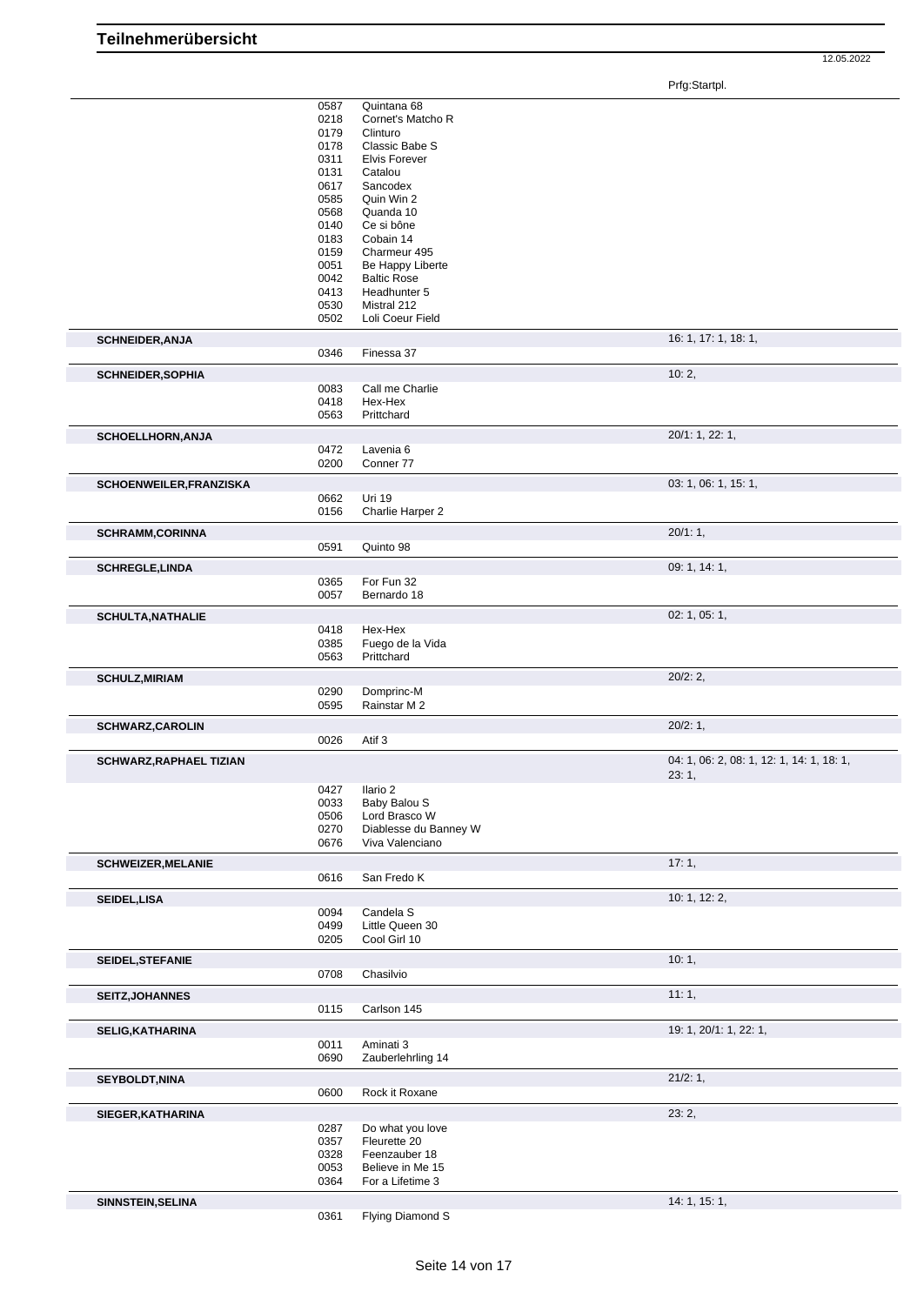Prfg:Startpl.

|                          | 0127 | Cassantos 4           |                                           |
|--------------------------|------|-----------------------|-------------------------------------------|
|                          | 0208 | Coolino B             |                                           |
|                          | 0174 | Cinnamon van de Gro   |                                           |
|                          | 0095 | Candelly              |                                           |
| SONNTAG, RAPHAELA        |      |                       | 03: 1, 05: 1, 07: 1, 08: 1, 12: 2, 14: 1, |
|                          | 0329 | Felestina             |                                           |
|                          |      |                       |                                           |
|                          | 0185 | Cocktail's Caruso     |                                           |
|                          | 0021 | Arino 81              |                                           |
|                          | 0007 | Alaska vh Schaeck     |                                           |
| STEFANESCU, VLAD DUMITRU |      |                       | 01: 1, 04: 1, 05: 2, 06: 2,               |
|                          |      | Kwin B                |                                           |
|                          | 0455 | Dissey von Worrenberg |                                           |
|                          | 0284 |                       |                                           |
|                          | 0652 | Tamy von Worrenberg   |                                           |
| STEIMLE-LOHNER, ANNETTE  |      |                       | 11:1,                                     |
|                          | 0489 | Let's make a Joke     |                                           |
|                          |      |                       |                                           |
| STEINHAUSER, FRANZISKA   |      |                       | 20/1:1,                                   |
|                          | 0152 | Champes 3             |                                           |
|                          |      |                       |                                           |
| STEINHAUSER, NATALIE     |      |                       | 05: 1, 08: 2, 12: 2, 13: 1, 14: 1, 15: 2, |
|                          | 0001 | A-Cenello Blue        |                                           |
|                          | 0586 | Quincy 251            |                                           |
|                          | 0133 | Cathleen 43           |                                           |
|                          | 0420 | High Five 19          |                                           |
|                          | 0565 | Qiwi van Baublo       |                                           |
|                          | 0085 | Callaghan 6           |                                           |
|                          |      |                       |                                           |
|                          | 0573 | Quarido van den Aard  |                                           |
| <b>STERK, MIA</b>        |      |                       | : 0,                                      |
|                          | 0146 | Cesento               |                                           |
|                          |      |                       |                                           |
| <b>STOCKER, VALENTIN</b> |      |                       | 21/2:1,                                   |
|                          | 0543 | Napoleon P            |                                           |
|                          |      |                       |                                           |
| STOELZLE, TATJANA        |      |                       | 21/1:1,                                   |
|                          | 0396 | <b>Gino 652</b>       |                                           |
|                          |      |                       | 09: 2, 16: 2,                             |
| STOTMEISTER, ANNA-LISA   |      |                       |                                           |
|                          | 0082 | Call me Calle 5       |                                           |
|                          | 0052 | Beckham GT            |                                           |
|                          | 0295 | Donati 7              |                                           |
|                          | 0337 | Ferrero 42            |                                           |
|                          |      |                       |                                           |
| <b>STRASSER, SIMON</b>   |      |                       | 05: 1, 06: 1, 12: 2, 14: 1,               |
|                          | 0139 | Cayo Coco             |                                           |
|                          | 0444 | Karl Gustav 4         |                                           |
|                          | 0516 | Malinko 4             |                                           |
|                          | 0261 | Deodato 2             |                                           |
|                          | 0426 | Icelight di Villagana |                                           |
|                          |      |                       |                                           |
| STROBEL, LEONIE          |      |                       | 09: 1, 10: 1,                             |
|                          | 0555 | Olympia 122           |                                           |
|                          |      |                       |                                           |
| STRUDEL, STEFANIE        |      |                       | 16:2,                                     |
|                          | 0276 | <b>Dibelius</b>       |                                           |
|                          | 0485 | Leroy 185             |                                           |
|                          |      |                       |                                           |
| SUTTNER, SARAH           |      |                       | 19: 1, 20/2: 1,                           |
|                          | 0454 | Kleiner Kronprinz     |                                           |
|                          |      |                       |                                           |
| <b>THOMA DR., JUDITH</b> |      |                       | 20/2: 1, 21/1: 1,                         |
|                          | 0310 | Elfi 161              |                                           |
| TRAUB, JULIA             |      |                       | 10: 1, 14: 1,                             |
|                          | 0559 | Picobello 59          |                                           |
|                          |      |                       |                                           |
| <b>TRAUT, SELINA</b>     |      |                       | 07: 1, 09: 2,                             |
|                          | 0154 | Chapman 55            |                                           |
|                          | 0280 | Dinah-mc-daul 2       |                                           |
|                          |      |                       |                                           |
| <b>TRAUT, SIDONIA</b>    |      |                       | 21/1:1,                                   |
|                          | 0535 | Mücke 91              |                                           |
|                          |      |                       |                                           |
| <b>TROLL, NATALIE</b>    |      |                       | 21/1:1,                                   |
|                          | 0254 | Davida 4              |                                           |
|                          |      |                       |                                           |
| UNTERMANN, KIERAN        |      |                       | 17:2, 18:1,                               |
|                          | 0067 | <b>Boston Dream</b>   |                                           |
|                          |      |                       | 16: 1, 17: 1,                             |
| <b>UNTERMANN, SOPHIA</b> |      |                       |                                           |
|                          | 0524 | Meran 35              |                                           |
|                          | 0391 | Fürstenwelt           |                                           |
|                          |      |                       | 17:1,                                     |
| <b>VENNEMANN, NADINE</b> |      |                       |                                           |
|                          | 0031 | Avellino 64           |                                           |
| <b>VETTER, CLARA</b>     |      |                       | 19: 2, 20/2: 2,                           |
|                          | 0618 | Sandro Minka EST      |                                           |
|                          | 0527 | Minou N               |                                           |
|                          |      | Hesselteichs Angelina |                                           |
|                          | 0417 |                       |                                           |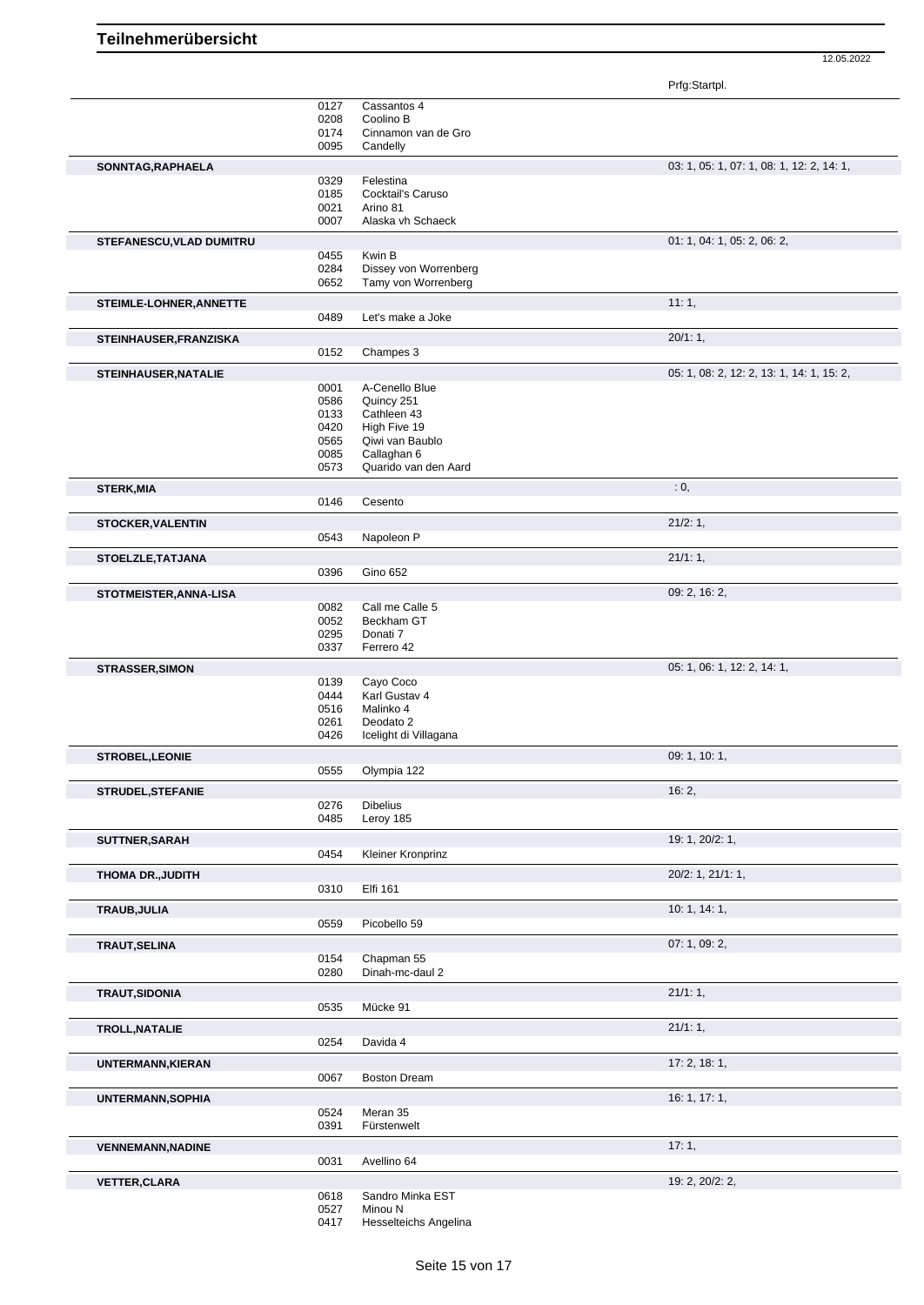|                            |              |                                         | Prfg:Startpl.                      |
|----------------------------|--------------|-----------------------------------------|------------------------------------|
|                            | 0453         | Klappschaus Mercedes                    |                                    |
| <b>VOGLER, ISABELL</b>     |              |                                         | 18:1,                              |
|                            | 0336         | Fernando 703                            |                                    |
| <b>VOLEK, KIARA</b>        |              |                                         | 10:1,                              |
|                            | 0158         | Charly 1579                             |                                    |
|                            | 0405         | Halille-Fomia                           |                                    |
| <b>WAGNER, AMÉLIE</b>      |              |                                         | 16: 1, 17: 1, 24: 1,               |
|                            | 0110         | Cariba 22                               |                                    |
|                            | 0416         | Henriette 58                            |                                    |
| <b>WAGNER,LENA</b>         | 0433         | Iris CE                                 | 20/2: 1, 21/2: 1, 22: 2, 24: 1,    |
|                            | 0608         | <b>Royal Queeny</b>                     |                                    |
|                            | 0063         | Bolle 28                                |                                    |
|                            | 0447<br>0242 | Keltenfürst 3<br>Damiro SWS             |                                    |
|                            |              |                                         |                                    |
| <b>WAHLPAHL,ELISA</b>      | 0155         | Chapter Two                             | 13: 1, 14: 1,                      |
|                            |              |                                         |                                    |
| WAIBEL, JOANA              | 0109         | Caretani 3                              | 04: 1, 05: 1, 06: 1, 12: 1, 23: 2, |
|                            | 0590         | Quintess zu Schomburg                   |                                    |
|                            | 0381         | Fred Feuerstein 58                      |                                    |
|                            | 0658<br>0613 | Top Dream 3<br>Sally Sonnenschein       |                                    |
|                            | 0552         | Oana 10                                 |                                    |
|                            | 0339         | Feuertanz 27                            |                                    |
| <b>WAIZENEGGER, SIMONE</b> |              |                                         | 11:1,                              |
|                            | 0073         | Cacau 8                                 |                                    |
| <b>WALDMANN, CHIARA</b>    |              |                                         | 09: 1, 12: 1,                      |
|                            | 0647         | Sunny Gold W                            |                                    |
|                            | 0194<br>0332 | Con Lida D<br>Felini W                  |                                    |
|                            |              |                                         |                                    |
| <b>WALK, FRANZISKA</b>     | 0645         | Suavi                                   | 20/1: 1, 21/2: 1,                  |
|                            |              |                                         | 21/2:1,                            |
| <b>WALSER, LUISA</b>       | 0354         | First Dinamica                          |                                    |
| <b>WALTER, MARIO</b>       |              |                                         | 02: 3, 03: 1,                      |
|                            | 0322         | FBW Charlotta                           |                                    |
|                            | 0330         | Felia W                                 |                                    |
|                            | 0213<br>0304 | Cora de la Rosa W<br>Ducati 36          |                                    |
|                            | 0223         | Cortonia                                |                                    |
|                            | 0574         | Quattro's Cadeaux                       |                                    |
|                            | 0634<br>0190 | SMA Kiss de Semilly<br>Coeur de Foret 3 |                                    |
|                            | 0188         | Coco O.T.                               |                                    |
|                            | 0461         | Lacquer                                 |                                    |
|                            | 0450         | King Louis 22                           |                                    |
|                            | 0452<br>0424 | Kirimba<br>Holey Moley SR Z             |                                    |
| <b>WEISSER, MONIKA</b>     |              |                                         | 19: 1, 20/2: 1,                    |
|                            | 0263         | Desenzano 3                             |                                    |
| <b>WEISZ, BALAZS</b>       |              |                                         | 05: 1, 06: 1, 08: 1, 09: 1,        |
|                            | 0149         | Chaccotoon                              |                                    |
| <b>WELTE, ANDREA</b>       |              |                                         | 10: 1, 14: 1,                      |
|                            | 0439         | Jonny W <sub>3</sub>                    |                                    |
| <b>WELTE,CORINA</b>        |              |                                         | 08: 1, 11: 1,                      |
|                            | 0088         | Calotta 43                              |                                    |
|                            | 0521         | May Be van het Mollenhof                |                                    |
| <b>WENCKE,CAROLIN</b>      |              |                                         | 19:1,                              |
|                            | 0598         | Rising Black Star                       |                                    |
| <b>WENK, STELLA</b>        |              |                                         | 07:1,                              |
|                            | 0703         | Climbo M                                |                                    |
| <b>WETZEL, SANDRA</b>      |              |                                         | 12: 1, 13: 1,                      |
|                            | 0441         | Kacy Jones                              |                                    |
|                            | 0316         | Etoille 4                               |                                    |
| <b>WIEDEMANN,CELINE</b>    |              |                                         | 06: 1, 09: 2,                      |
|                            | 0589<br>0400 | Quintera 38<br>Gogo Fantasy             |                                    |
|                            |              |                                         | 09: 1, 10: 1,                      |
| <b>WIEDEMANN, JENNIFER</b> | 0220         | Cortina 238                             |                                    |
|                            | 0105         | <b>Caramell Starlight</b>               |                                    |
|                            | 0101         | Captain Buze Lightyear                  |                                    |